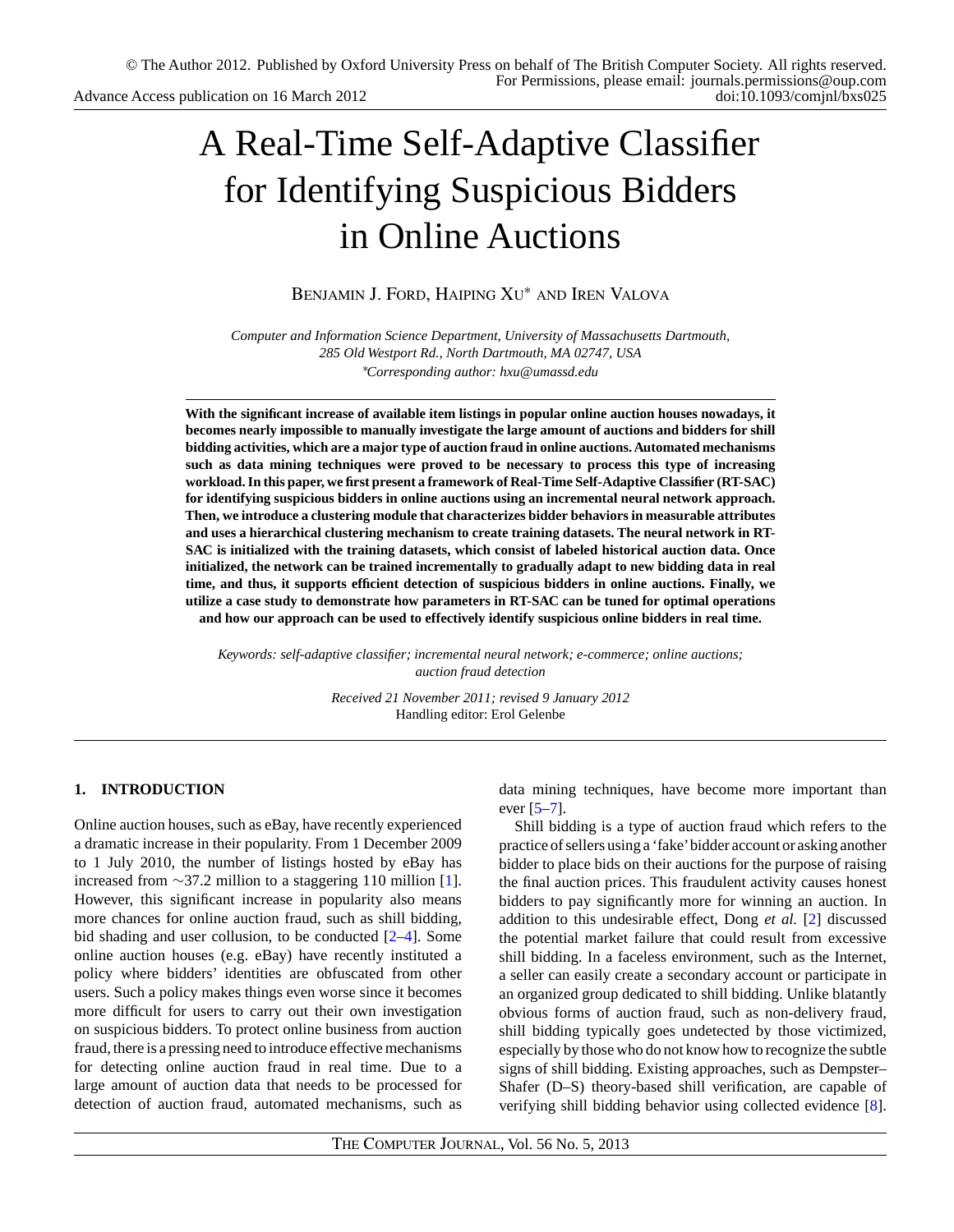However, since such approaches require collecting a large amount of evidence in addition to the auction bidding history, they are not efficient for analyzing a large number of bidders in real time. Therefore, it is important to define automated mechanisms that can efficiently detect suspicious bidders, in order to narrow down the number of bidders to be verified for shill bidding. By reducing the workload for shill verifiers, our approach supports efficient detection of shill bidders and exposal of fraudulent sellers and colluding users in real time.

In this paper, we introduce a Real-Time Self-Adaptive Classifier (RT-SAC) to identify suspicious bidders in online auctions. The main component of RT-SAC is a feedforward backpropagation neural network that can be trained incrementally in real time. When the network receives a set of bidders, it automatically decides which ones are suspicious. Once suspicious bidders are identified, they can be sent to an external shill verifier for further investigation [\[8\]](#page-16-0). As time progresses and the popularity of particular items changes, bidding trends are sure to change. If a classifier is not constantly reevaluating itself, it is likely that the classifier will become outdated and unable to correctly classify new data. Therefore, we use the classification and verification results to adapt the network to new bidding data. Since reinitializing a network is a computationally expensive process, to meet the real-time requirements, we adjust the network incrementally by training it only on recent data points each time. By doing so, our classifier can accurately follow changing market trends without decreasing its classification accuracy or throughput.

Before the classifier can function properly, it needs to be initialized using a suitable training dataset. Although many areas of research, such as cancer study [\[9\]](#page-16-0) and computational biology [\[10\]](#page-16-0), benefit from the availability of a vast selection of well-studied scientific data, there are no such existing training datasets for our research due to a lack of study on shilling behaviors. Therefore, we must collect, analyze and label historical auction data in order to create a training dataset by ourselves. In our approach, we first define a set of attributes, in quantifiable terms, which can be used to describe behavior related to shill bidding. Then, we characterize auction data using these attributes and adopt a hierarchical clustering approach to arrange bidders into numerous groups. Finally, we manually examine each group and label each bidder as either *normal* or *suspicious*. The labeled bidders are saved in a central data pool, which is used to create a training dataset to initialize a supervised neural network and generate test sets for evaluation purpose.

In our recent work, we demonstrated some preliminary results on using data mining approaches for detecting suspicious bidders in online auctions [\[11](#page-16-0)]. We developed a training dataset using a hierarchical clustering algorithm and created decision trees to classify online bidders. Our previous work demonstrated that automated techniques such as the data mining approach are feasible for detection of suspicious bidders. However, the error rates of the resulting decision trees were generally over 5% and could be up to 13%, which are not suitable for practical usage. In addition to accuracy concerns, time performance is also an important measure of the usefulness of our approach. Decision trees cannot gradually adapt to new data points; thus, they need to be reconstructed in order to learn new data. This is a very timeconsuming process. To address the above concerns, in this paper, we adopt neural networks, which can be updated incrementally when learning new examples and also support more accurate classification than the existing decision tree-based approach.

The rest of the paper is organized as follows. Section 2 summarizes the related work to our approach. Section 3 presents the overall framework and the dataset creation process, including attribute definitions and bidder labeling. The RT-SAC framework and its various components are discussed in Section 4. To demonstrate the effectiveness of our approach, we present a case study in Section 5. Section 6 concludes the paper and mentions future work.

## **2. RELATED WORK**

Previous work on categorizing groups of bidders using data mining techniques is summarized as follows. Bapna *et al.* [\[12](#page-16-0)] utilized *k*-means clustering to generate five distinct groups of bidding behavior in online auctions. They demonstrated how the taxonomy of bidder behavior can be used to enhance the design of some types of information systems. Shah *et al.* [\[13](#page-16-0)] analyzed collected auction data from eBay to generate four distinct groups of bidding behavior. The analysis revealed that there were certain bidding behaviors that appeared frequently in online auctions. Hou and Rego [\[14](#page-16-0)] used hierarchical clustering to generate four distinct groups of bidding behaviors for standard eBay auctions, namely goal-driven bidders, experiential bidders, playful bidders and opportunistic bidders. They concluded that online bidders were a heterogeneous group rather than a homogenous one. Although the above approaches are closely related to our approach, they focus on creating clusters based on the assumption that bidders are honest and have no malicious intentions. On the other hand, Chau *et al.* [\[5](#page-15-0)] proposed a two-level fraud spotting method that could detect fraudulent personalities at user and network levels. The features defined in the user level and network level can be used to establish the initial belief for spotting fraudsters and capture the interactions between different users for detection of auction fraudsters, respectively. Ku *et al.* [\[6](#page-15-0)] attempted to detect Internet auction fraud using social network analysis and decision trees. They demonstrated that their approach could provide a feasible way of monitoring and protecting buyers from auction fraudsters. Ochaeta [\[7\]](#page-15-0) used a data mining approach for fraud detection based on variables derived from auctioneers' transaction history. The proposed approach employed two learning algorithms, namely C4.5 and Support Vector Machines (SVM), which could provide improved performance for fraud detection. Although the above approaches demonstrated their usefulness in detecting auction fraudsters using data mining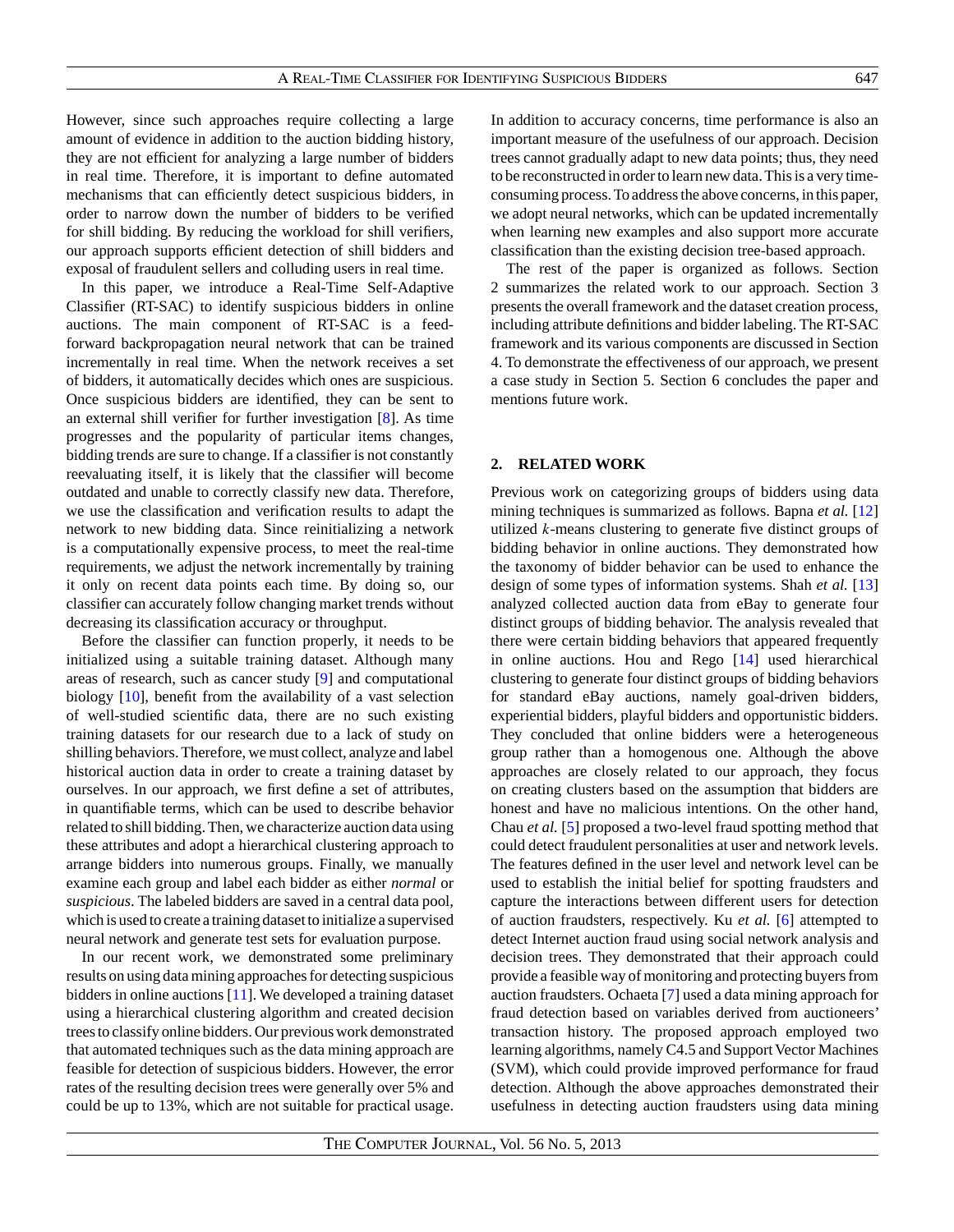techniques, they require analysis of large volumes of offline auction data, thus they do not support detection of auction fraud in real time. Unlike these methods, our approach aims to design

an on-the-fly classifier for detection of shill suspects using realtime auction data, so suspicious bidders with abnormal bidding

behaviors can be discovered in a timely fashion. There has been some recent work on estimating the outcomes of an online auction based on users' behaviors. Gelenbe and Gyorfi developed an automated auction model that can be used to predict the outcomes of users' decision mechanisms [\[15,](#page-16-0) [16](#page-16-0)]. In their approach, the final auction price and the resulting income per unit time are defined as a function of two inputs, namely, the rate at which bidders provide the bids and the time taken by the seller to decide whether to accept a bid. Dong *et al.* [\[17](#page-16-0)] employed  $χ²$  test of independence and logistic regression to examine whether the difference between the final auction price and the expected auction price implies shill bidding, where the expected auction price can be predicted based on users' bidding behaviors. Gelenbe and Velan [\[18](#page-16-0)] proposed a probabilistic auction model that can be used to study the interaction of bidders and sellers in sequential automated auctions. Such model also allows us to compute the probabilistic outcomes of the auctions and to examine the bidder performance [\[19](#page-16-0)]. On the other hand, the topics of detecting and verifying shilling behavior in online auctions based on users' behaviors have attracted much research attention. Kauffman and Wood [\[20\]](#page-16-0) attempted to detect shilling behaviors in online auctions using a statistical approach and demonstrated how the statistical data of an online market would look when opportunistic behaviors exist. They also defined an empirical model for detecting questionable behaviors. However, their approach requires review of multiple auctions over a long period of time, thus it is not suitable for real-time usage. Xu *et al.* [\[21](#page-16-0)] applied a real-time model checking approach to calculating bidders' shilling scores in ongoing online auctions. The approach monitors a bidder's behavior in the auction and updates the bidder's shilling score if any shilling behavior is detected. Although this approach can be used to efficiently detect shilling behavior in online auctions, it assumes predefined shill patterns. Thus, it is inflexible to changes in bidding trends. In contrast, since our proposed neural network-based approach can continuously adapt to new bidding data, it is able to account for changes in bidding trends without a significant loss in accuracy or efficiency. Dong *et al.* proposed a formal approach to verifying shill bidders using D–S theory [\[8](#page-16-0)]. The verification approach utilizes additional evidence, such as various bidding histories and statistics regarding bidder and seller interactions, to verify if an online bidder is a shill. The belief of whether a bidder is a shill is calculated using the D–S theory, which allows the verifier to reason under uncertainty. If the belief of a bidder for being a shill exceeds a certain threshold, the bidder is marked as a shill bidder. Goel *et al.* [\[22](#page-16-0)] used a multi-state Bayesian network to verify detected shill suspects. Similar to the D–S theory-based approach, Bayesian networks are capable of reasoning under uncertainty and can be used to calculate the probability of a bidder being a shill. These techniques, however, suffer from being time consuming in their investigation of bidders. Since most bidders do not behave suspiciously, a verifier that processes every bidder will find that most of its execution time is spent on investigating normal bidders. By detecting suspicious bidders before being verified, our approach can significantly reduce the workload for shill verification. As such, this work is complementary to other research efforts that precisely verify shill bidders using additional evidence [\[8](#page-16-0), [22\]](#page-16-0).

Artificial neural networks (ANN) are used in a wide variety of fields due to their ability to automatically learn the underlying complexities of a dataset, given sufficient training data. Kamo and Dagli presented two models, namely a committee machine with simple generalized regression neural networks experts and a similar committee machine along with a hybrid type gating network that contains fuzzy logic, to forecast stock market [\[23\]](#page-16-0). Both models use the same simple candlestick patterns to provide a basis for comparison, and their experimental study show that the performance of the models was satisfactory based on the mean squared error. Järvelin *et al.* [\[24](#page-16-0)] used ANN to computationally model word production and its disorders. They developed an algorithm to generate distributed semantic coding from a given semantic tree-structure classification of words, which can account for a variety of performance patterns observed in four Finnish aphasia patients suffering from wordfinding difficulties. There has also been previous work to use ANN to analyze online auctions. For example, Wang and Chiu [\[25](#page-16-0)] applied a neural network and statistical models to identify instances of artificially inflated feedback scores. Dong *et al.* [\[26\]](#page-16-0) used the large memory storage and retrieval neural network to predict the final auction prices. However, to the best of our knowledge, there have been no existing efforts on using ANN for detection of shill suspects in real time. In this paper, we propose an approach to using ANN for detection of shill suspects on-the-fly. Since there are readily available datasets that can be collected from existing online auction houses, such as eBay, ANN has been a natural choice for our research.

In addition to domain flexibility, ANN can adapt to changes in data quickly enough to be used in situations requiring a significant amount of time efficiency.Yin *et al.* [\[27\]](#page-16-0) developed a model that combined a fuzzy clustering approach and a standard neural network approach to predict urban traffic flow. Instead of training the neural network on a single large batch of data, they incrementally trained the network as the system received data so that the network could quickly adapt to changing traffic trends. Yang *et al.* [\[28\]](#page-16-0) used a neural network to control the speed of a complex permanent-magnet motor. They trained the neural network with a large batch of data and used an incremental training approach to adapting the neural network to changing environmental conditions and demands without taking the motor offline. On the other hand, self-adaptive software has also been proposed for efficient operations in real-time environments such as avionics, air traffic control and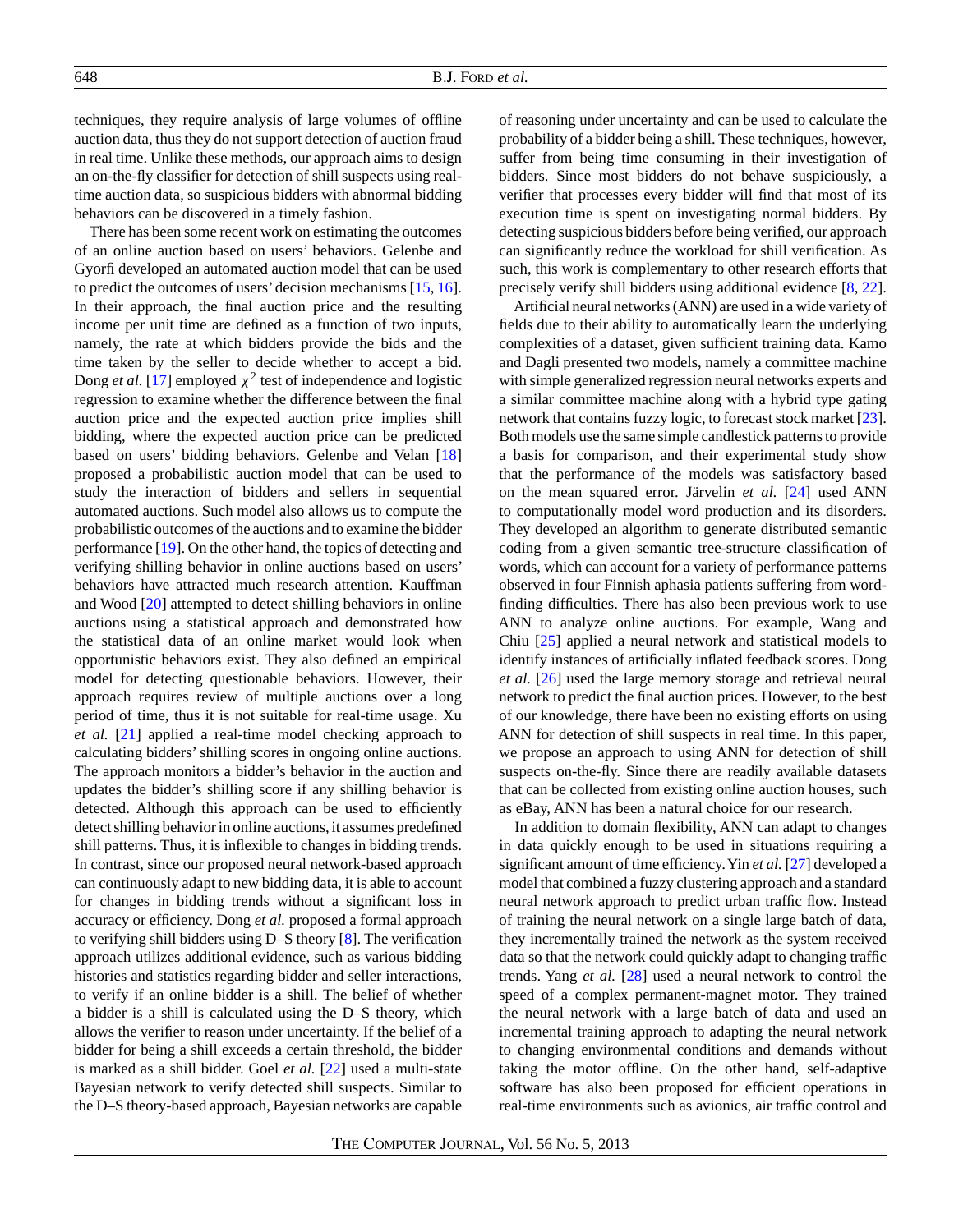medical monitoring systems [\[29](#page-16-0)]. For example, Sztipanovits *et al.* [\[30](#page-16-0)] showed how to implement self-adaptive system for large-scale applications such as turbine engine testing. They proposed a two-layered architecture, which supports efficient computations and reconfiguration management. Hou *et al.* [\[31](#page-16-0)] introduced a conceptual framework for agent interaction in intelligent adaptive interface (IAI) design. The framework and its associated IAI models can be used to develop highperformance knowledge-based systems, such as a unmanned aerial vehicle control station interface. Inspired by the above approaches, in this paper, we introduce a neural networkbased RT-SAC with an incremental training mechanism that can provide a viable way to detection of suspicious online bidders and can also quickly adapt to changing bidding trends.

# **3. IDENTIFYING SUSPICIOUS ONLINE BIDDERS**

## **3.1. A Framework for identifying suspicious bidders**

A user's bidding behavior in an online auction can be described using a variety of measurable attributes or features. According to statistics we observed for typical datasets of online auctions, many bidders exhibit similar bidding behavior. For example, in a collected dataset of '*Used Playstation 3*' auctions, 57% of bidders only bid once during an auction, 19% of bidders bid twice and 8% of bidders bid three times. Furthermore, 11% of bidders only bid in the early hours of an auction, whereas 46% of bidders only bid in the final hours of an auction. In addition to measuring these behaviors, we specifically define attributes that describe behaviors related to shill bidding. For example, *bid unmasking* refers to the practice of placing many small bids to uncover the true valuation of the current high bidder [\[13](#page-16-0)]. An attribute that measures the average time span between two bids from the same user is useful for identifying bid unmaskers. By using techniques such as hierarchical clustering to organize bidders into groups, bidders can be grouped with those who exhibit similar behavior [\[11](#page-16-0), [32\]](#page-16-0). Since most bidders exhibit bidding behavior similar to that of others, bidders that do not appear in the large groups deviate from the norm and are possibly suspicious. Further investigation into the characteristics of a group of bidders may reveal whether or not those bidders are shill suspects.

The framework for identifying suspicious online bidders in real time is illustrated in Fig. 1.We first retrieve real auction data from an auction house (e.g. eBay), and store it as historical data for creating training datasets. The clustering module then parses the bidding history of each auction, and uses the parsed bidding histories to calculate and normalize values for a collection of well-defined attributes related to shill bidding. Each bidder in the dataset has its own values for such attributes (e.g. a bidder's feedback rating). Once all of the bidders are described using these attributes, a hierarchical clustering algorithm is applied to the dataset to create sets of grouped bidders. By looking into the characteristics of each cluster, we manually label the clusters



**FIGURE 1.** A framework for identifying suspicious online bidders in real time.

of bidders as either *normal* or *suspicious*. For example, if a cluster's average number of bids (NB) in the beginning of an auction is 9, we label this cluster as *suspicious*, since very few bidders place more than three bids in the beginning of an auction. On the other hand, if a cluster does not exhibit any suspicious behavior, it is labeled as *normal*. In a case when there is an *outlier*, who is a bidder that exists in its own group that does not exhibit similar behavior to bidders from any other groups, we consider it as a suspicious bidder. When all clusters have been labeled, the cluster labels are applied to their bidders. The resulting labeled bidders constitute a training dataset, which can be used to initialize the RT-SAC.

After the RT-SAC is initialized, it can be used to classify and adapt to new auction data in real time. If a bidder from the real-time auction data is classified as *normal*, the classification result is returned to the RT-SAC, and the result can be directly used for incremental training. On the other hand, if a bidder is classified as *suspicious*, it must be sent to an external shill verifier for further investigation. The verifier uses additional evidence to thoroughly inspect each of the suspicious bidders. When the verification procedure completes, the classifier makes a decision as to whether the bidder is a shill, based on the verification results, and then the suspicious bidder is labeled either as *normal* or*suspicious*. More specifically, if a suspicious bidder is verified as a normal one, it should be re-labeled as *normal*; otherwise, if a suspicious bidder is verified as a shill bidder, the label of *suspicious* is not changed. As such, any false-positive classifications (i.e. normal bidders classified as suspicious) by the RT-SAC can be corrected by the external verifier. Note that the above scheme does not handle the presence of false negatives (i.e. suspicious bidders classified as normal) because such handling requires verifying a large number of normal bidders. Although we do not use a verifier to correct any false negatives, we can adjust the classifier in such a way that it could classify more bidders as suspicious and significantly decrease the number of false negatives. For example, if the classifier displays some uncertainty in deciding whether a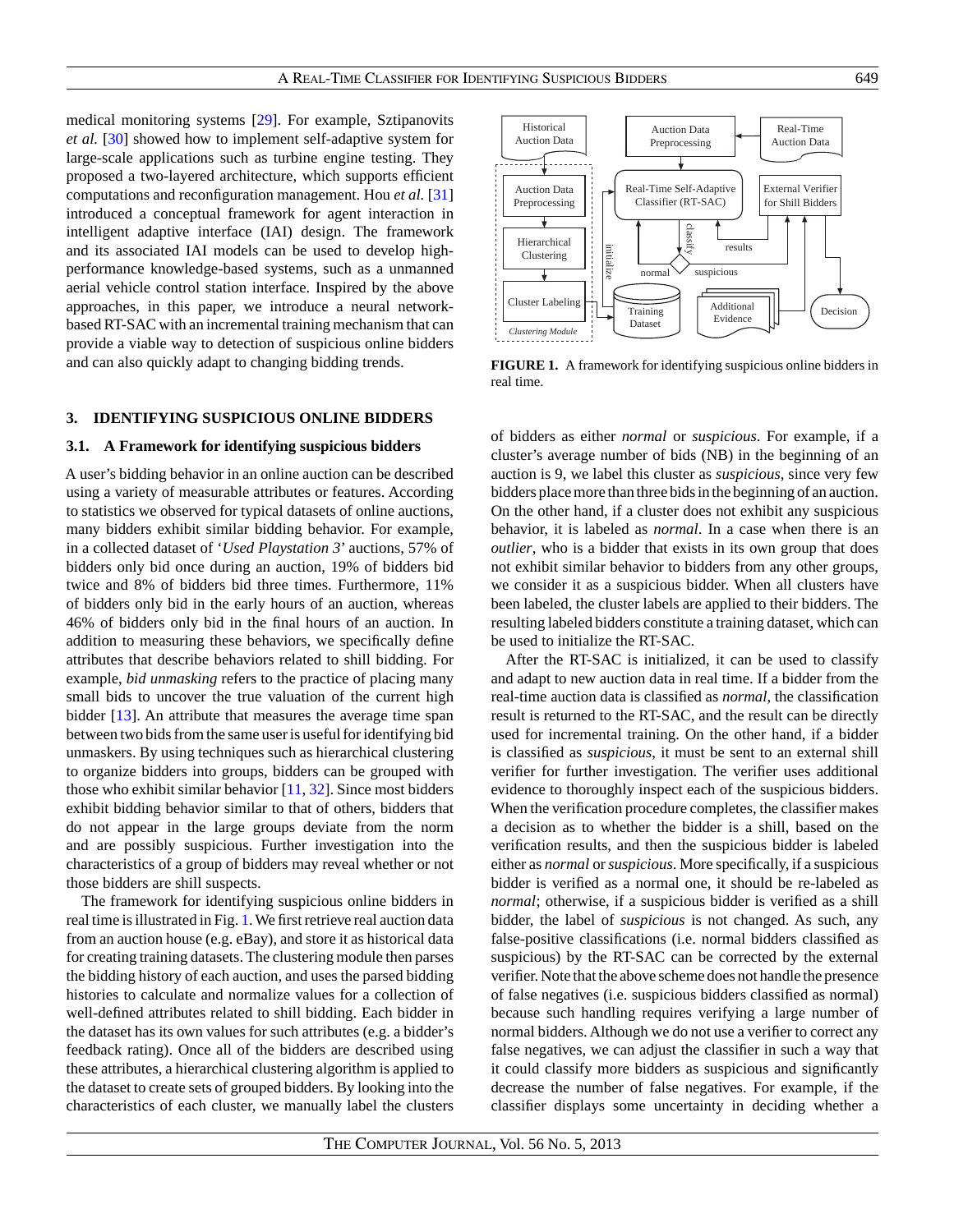bidder is normal or suspicious, we can adjust the classifier so that it can always classify such bidders as suspicious. The details about the adjustment process are discussed in Section 4.2. Note that the design of an external shill verifier is beyond the scope of this paper. For more details on shill verification, refer to previous work [\[8,](#page-16-0) [22\]](#page-16-0).

#### **3.2. Definitions of attributes related to shill bidding**

In order to identify suspicious bidders, we define a set of attributes that can be measured based on the bidding history of an auction [\[11\]](#page-16-0). These attributes effectively describe a bidder's behavior over the course of an entire auction or in a particular auction stage, as well as an auction's potential to be involved with shill bidders.We categorize the attributes into three groups, namely *user attributes*, *stage attributes* and *auction attributes*. Figure 2 illustrates the organization of these three groups, with the major attributes defined in each group. In the following sections, we give detailed descriptions of the major attributes in each group.

#### *3.2.1. User attributes*

User attributes are specific for each bidder, which examine immutable information about a user during an auction. Three examples of user attributes are described as follows.

*Elapsed time before first bid* (ETFB) is the time that elapses from the start of an auction to a bidder's first bid. A large value of ETFB indicates that the bidder started participating late in the auction, whereas a small value of ETFB indicates that the bidder participated very early in the auction. Although it is possible for a normal bidder to place bids early in an auction, placing bids extremely close to the start of the auction implies the bidder's possible prior knowledge about the auction. Thus, a bidder with a very small value of ETFB is suspicious.



**FIGURE 2.** Three groups of attributes for identifying suspicious bidders.

*Bidder feedback rating* (BFR) is useful in describing a bidder's experience level and established trustworthiness [\[8,](#page-16-0) [14\]](#page-16-0). However, we should also notice the potential for fabricating feedback rating through collusion between misbehaving users and fraudulent bidding rings [\[2,](#page-15-0) [4](#page-15-0)]. Thus, a feedback rating should not be considered as a primary factor for describing the trustworthiness of a user.

*Remaining time after last bid* (RTLB) is the time left in an auction after the bidder places his last bid. A small value of RTLB indicates that the bidder has been actively participating in the final stage of the auction, likely with the intent of winning the auction. On the other hand, a large value of RTLB indicates that a bidder stopped bidding early before the auction ended. Note that shill bidders typically do not place bids late in an auction to avoid winning the auction [\[21\]](#page-16-0).

### *3.2.2. Stage attributes*

The mutable attributes for each bidder are specified as stage attributes. Following the definitions in [\[21\]](#page-16-0), we divide the auction duration into three stages, namely *early stage*, *middle stage* and *final stage*. The early stage refers to the first quarter of the auction duration; the middle stage refers to [0.25, 0.9] of the auction duration; and the final stage refers to the last 10% of the auction duration. Thus, each stage attribute of a bidder has three values that correspond to the three stages, respectively. Since a bidder can choose to participate in any number of stages, we set the bidder's stage attribute value of a certain stage to 0 if the bidder does not participate in that stage. Five major examples of stage attributes are described as follows.

*Average bid increment* (ABI) refers to the average amount that a bidder outbids the current high bidder during a certain auction stage. For example, if the current high bid is \$30.00 and a bidder places a new bid for \$40.00, the bidder's bidding increment is \$10.00. A very high value of ABI indicates a bidder's suspicious bidding behavior. Although a high value may be due to a bidder's significant interest in an item, this is unlikely for auctioned items that are in relatively high supply. Furthermore, a high ABI value at the early stage or middle stage is more suspicious than a high ABI value at the final stage because most shill bidders would not risk placing a significantly high bid in the final stage that results in a high possibility of winning the auction. The ABI value in a certain stage can be calculated as in (1).

$$
ABI = \begin{cases} \frac{\sum_{i=1}^{n} X_i - Yi}{n} & \text{if } n \ge 1, \\ 0 & \text{otherwise,} \end{cases}
$$
 (1)

where  $X_i$  is the user's new bid,  $Y_i$  is the previous bid of  $X_i$  and *n* is the total NB placed by the user in this stage.

*Average increment difference* (AID) is the average difference of a bidder's bidding increments. For example, if a bidder's previous bidding increment is \$20.00 and his current bidding increment is \$30.00, the increment difference is \$10.00. The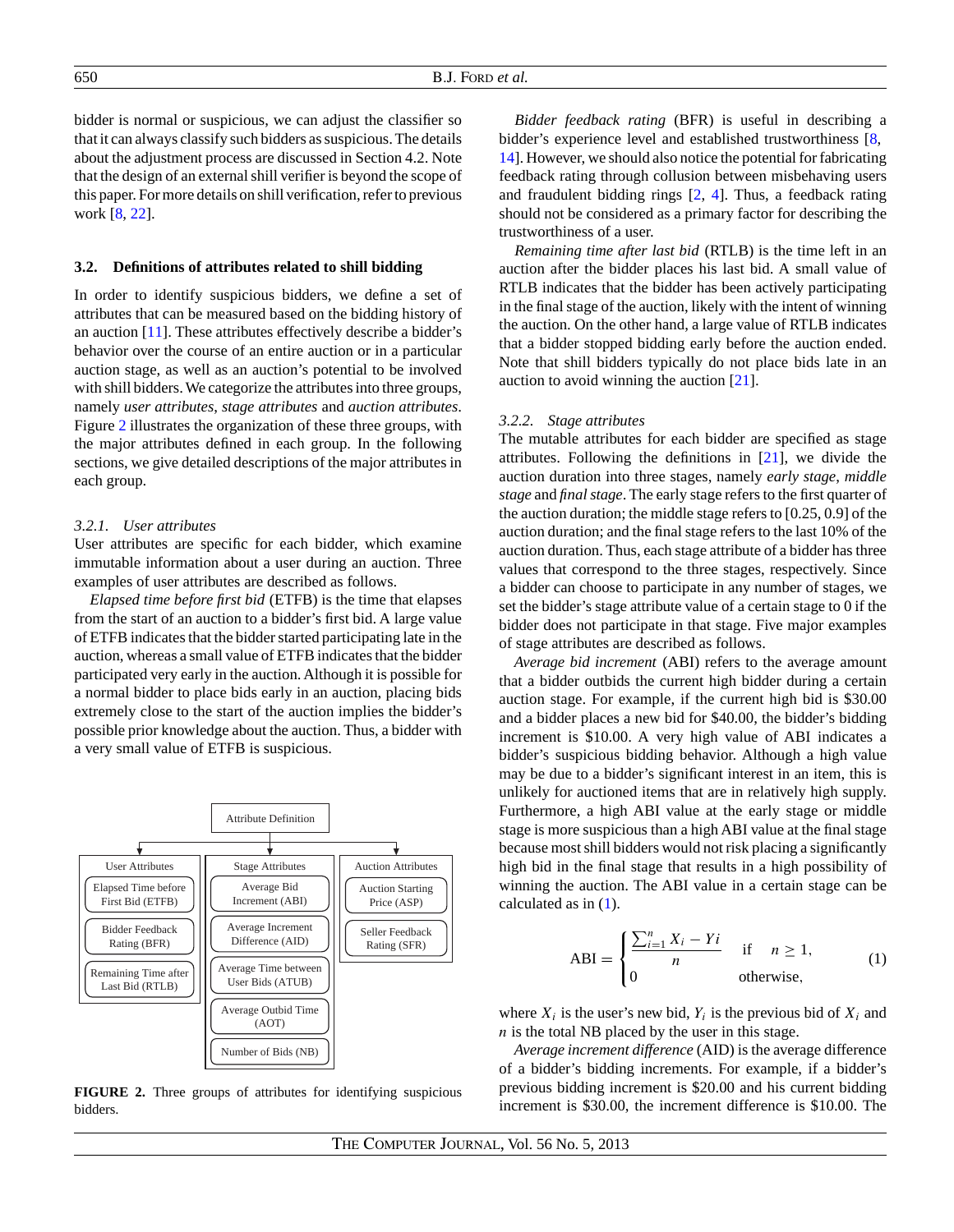AID takes the average of the computed differences. The AID value in a certain stage can be calculated as in (2).

$$
AID = \begin{cases} \frac{\sum_{i=1}^{n} (X_i - Y_i) - (X_{i-1} - Y_{i-1})}{n-1} & \text{if } n > 1, \\ 0 & \text{otherwise,} \end{cases}
$$
 (2)

where  $X_i$  is the user's new high bid,  $Y_i$  is the previous bid of  $X_i$ ,  $X_0 - Y_0 = 0$ , *n* is the total NB placed by the user in this stage. We divide the sum by  $n - 1$  because there are  $n - 1$  changes of bidding increment for *n* bids. Note that if *n* equals 1, AID is set to 0 since a change in bidding increment requires at least two bids placed by the user.

A significant increment difference indicates a change in a user's bidding behavior or valuation of the auctioned item. If a *bid fight* is occurring, where bidders are rapidly outbidding each other to be the high bidder, a large increment difference is likely to occur. If the difference is negative, it may indicate that the bidder does not want to raise auction price too much but is willing to increase his valuation slightly to win the item. On the other hand, if the difference is positive, it may indicate that the bidder intends to stop the bid fight by placing a bid for his true valuation of the item, possibly deterring others from rapidly placing bids to be the high bidder.

A substantial positive AID in the early or middle stage could indicate efforts to raise the price of the auction, after seeing initial bidder interest. A negative AID in the early or middle stage, combined with a NB placed close together, may indicate that a suspicious bidder does not want to scare off the currently active bidders and is possibly participating in bid unmasking. However, if the negative increment difference occurs in the final stage, it could indicate a desire of a normal bidder to stop raising the price of the auction too much.

*Average time between user bids* (ATUB) refers to the average time that elapses between two bids placed by the same bidder. Since we try to identify aggressive bidders with this attribute, we define ATUB as the inverse of the average elapsed time between bids as in  $(3)$ .

ATUB = 
$$
\begin{cases} \frac{n-1}{\sum_{i=2}^{n} T_i - T_{i-1}} & \text{if } n > 1, \\ 0 & \text{otherwise,} \end{cases}
$$
 (3)

where  $T_i$  is the time of the user's bid and  $n$  is the total NB placed by the user in this stage. Note that if *n* equals 0 or 1, ATUB is set to 0 because the calculation of ATUB requires at least two bids placed by the user.

A large value of ATUB indicates the bidder is actively participating in the auction by placing bids soon after he is outbid. On the other hand, a small value of ATUB implies that the bidder is not participating heavily in the auction and is cautious before placing a new bid. A large value of ATUB in the early or middle stage indicates possible bid unmasking behavior. For example, the proxy bidding system used at eBay facilitates the practice of bid unmasking because a new bid is

immediately outbid if another user's maximum bid is higher than the new bid. Therefore, a shill bidder can bait a proxy bidding system with small manual bids over the current high bid, and let the auction price quickly climb to other bidders' true valuations [\[33](#page-16-0)]. A large value of ATUB in the final stage indicates a bidder's strong desire to win the auction, because a bidder participating heavily in the final stage will likely win. In contrast, a shill bidder usually does not have a large value of ATUB in the final stage due to the risk of winning the auction.

*Average outbid time* (AOT) is the average time that elapses when a user places a new high bid since another user placed the previous high bid. For example, if a bidder placed a bid 20 s after another bidder placed a bid, the outbid time would be 20 s. The AOT value in a certain stage can be calculated as in (4).

$$
AOT = \begin{cases} \frac{\sum_{i=1}^{n} T_i - U_i}{n} & \text{if } n \ge 1, \\ 0 & \text{otherwise,} \end{cases}
$$
 (4)

where  $T_i$  is the time of the user's bid,  $U_i$  is the time of the previous high bid and *n* is the total NB placed by the user in this stage.

A small value of AOT indicates the user's strong interest in the auction and possible participation in a bid fight if *n* is large enough, whereas a large value of AOT typically indicates the user's passing interest in the auction or the bidder is evaluating the status of the auction before placing a new bid.A substantially small value of AOT in the early stage may indicate a suspicious bidder's desire to raise the price of the auction and uncover the true valuations of other bidders. On the other hand, a substantially small value of AOT along with many bids in the final stage typically indicates a bidder's strong desire to win the auction, as it is very likely that a bidder who participate frequently and respond timely in this auction stage will win.

*NB* refers to the number of bids placed by a bidder in a particular auction stage. A large value of NB at the early stage typically indicates a suspicious bidder's desire to raise the auction price quickly. A large value of NB at the middle stage might also be suspicious since the bidder might attempt to uncover the true valuations of other bidders; however, it is not considered as a strong indicator because a normal bidder may legally participate in a bid fight in the middle stage. A large value of NB at the final stage typically indicates a bidder's strong desire to win the auction. Note that due to the risk of winning the item, shill bidders typically has a very small value of NB in the final stage of an auction.

## *3.2.3. Auction attributes*

Various properties of an auction may influence a bidder's decision to participate in the auction, and particular values of auction attributes may cast more suspicion on the trustworthiness of an auction as well as the likelihood of shill bidding taking place. We now give two examples of auction attributes as follows.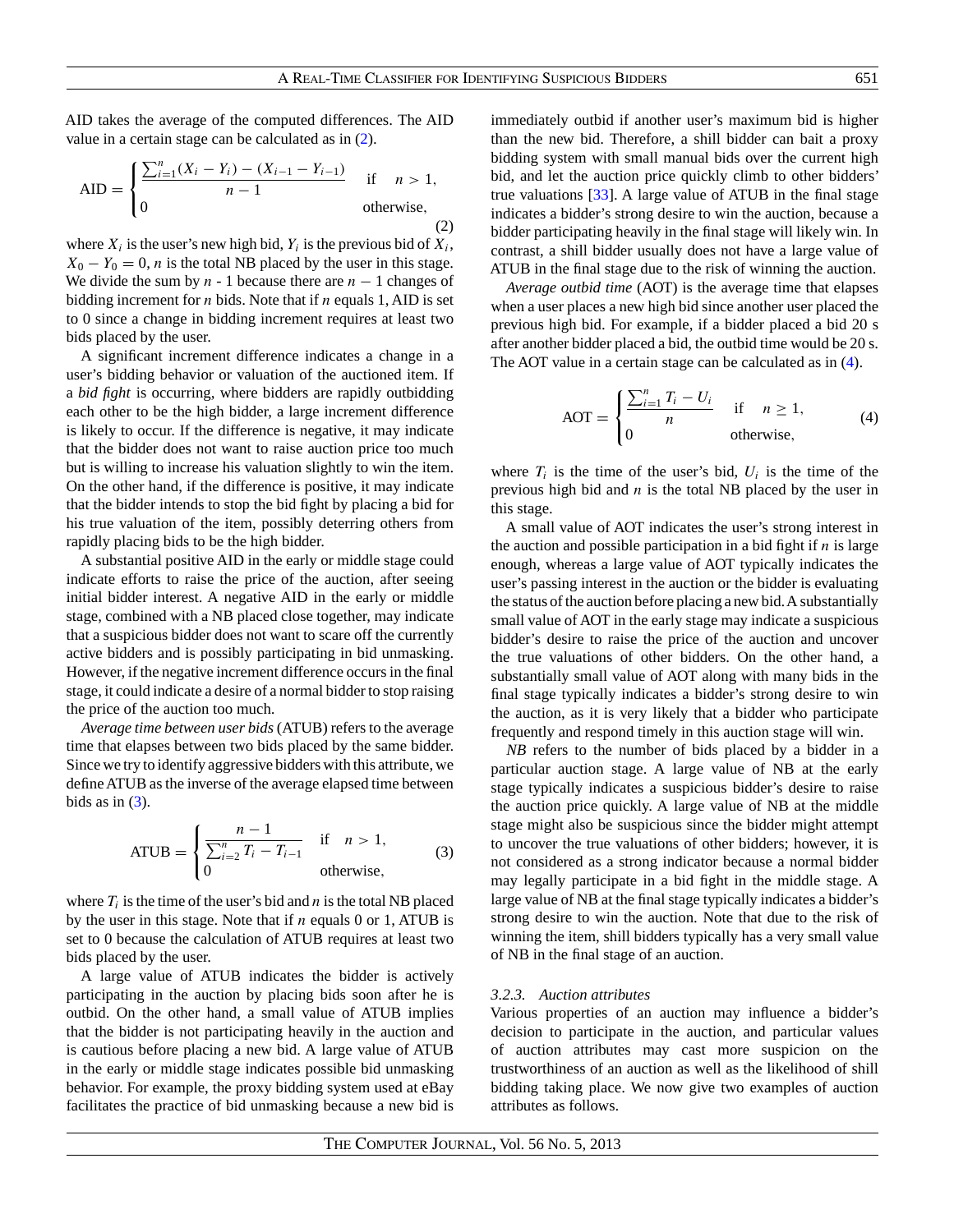*Auction starting price* (ASP) may have an impact on a bidder's decision to participate in the auction. A high ASP can deter many bidders from participating in the auction, especially if they are bargain hunters. A low ASP combined with very early bids may indicate a seller's attempt to avoid the additional reserve price fee. Dong *et al.* [\[8\]](#page-16-0) discussed the effects of ASP on the possibility of an auction involving shills. It was concluded that an auction with a low ASP is more likely to involve *reserve price shilling*, where a seller sets a low ASP and uses a 'fake' bidder ID to place shill bids to raise the price up to an acceptable level in order to avoid paying additional fees associated with a high reserve price. Thus, bidders who participate in auctions with a low ASP are more likely to be suspicious.

*Seller feedback rating* (SFR) is another important factor that influences bidding behaviors in an auction since most bidders are more likely to bid in an auction if the seller has significant positive feedback [\[34](#page-16-0), [35\]](#page-16-0). However, as described by other researchers, SFR can also be fabricated through collusive users and fraudulent bidding rings, and thus cannot be entirely trusted to be accurate [\[2,](#page-15-0) [4\]](#page-15-0).

#### **3.3. Generation of training dataset**

We adopt hierarchical clustering techniques to cluster collected data points. Hierarchical clustering is known to have significant advantages over flat clustering techniques such as *k*-means [\[32\]](#page-16-0). Flat clustering algorithms require the number of clusters to be defined prior to execution, which may significantly affect the clustering results. However, determining the proper number of clusters is not a trivial and arbitrary task. Flat clustering algorithms may also lead to non-deterministic results. For example, given an input, the algorithm generates many different sets of results, but it is impossible to know whether the set of results is complete or if the optimal result has been generated. Thus, justifying a set of results generated using a flat algorithm is very difficult. Although hierarchical clustering algorithms are quadratic in time complexity, this does not matter since the cluster analysis is performed offline and not constrained by time.

As shown in Algorithm 1, an important aspect of hierarchical clustering is the similarity measure, which determines when elements shall be added into a cluster. At a given point in a clustering process, two clusters deemed to be the most similar are the ones to be combined into a single cluster. As shown in (5), the similarity between two clusters is determined by the similarity between the centers, called *centroids*, of the two clusters. The centroid of a cluster is equivalent to the vector average of the cluster's members, as defined in (6).

$$
SIM(C_a, C_b) = \vec{x} \cdot \vec{y} = \sum_{i=1}^{n} x_i^* y_i,
$$
 (5)

$$
\vec{x} = \frac{1}{N_a} \sum_{i=1}^{N_a} \vec{a}_i \quad \vec{y} = \frac{1}{N_b} \sum_{i=1}^{N_b} \vec{b}_i,
$$
 (6)

where  $\vec{x}$  and  $\vec{y}$  refer to the vector average of the members in cluster  $C_a$  and  $C_b$ , respectively;  $N_a$  and  $N_b$  are sizes of the cluster  $C_a$  and  $C_b$ , respectively.

# **Algorithm 1** Cluster generation.

# **Input:** A set of data points and a predefined minimal similarity

**Output:** a set of clusters that meet the minimal similarity requirement

- 1. GenerateClusters (DataSet *dPoints*, ClusterSet *clusters*, double *minSimilarity*)
- 2. **if** size (*clusters*) == 0  $\text{/}\text{/}$  initially, there are zero clusters
- 3. **for** each element *e* in *dPoints*
- 4. create a new cluster *c* for *e* and add *c* into *clusters*
- 5. **return** GenerateClusters (*dPoints*, *clusters*, *minSimilarity*)
- 6. **else if** size (*clusters*) ==  $1$  // there is only one cluster
- 7. **return** *clusters*
- 8. **else** // there are at least two clusters in set clusters
- 9. initialize *maxSimilarity* to 0
- 10. initialize *mergeClusters* to *false*
- 11. **for** each pair of clusters *c*1 and *c*2 in *clusters*
- 12. calculate the similarity between *c*1 and *c*2
- 13. **if** *similarity* > *maxSimilarity* && *similarity*  $\geq$ *minSimilarity*
- 14. *maxSimilarity* = *similarity*<br>15. **set** *mergeClusters* to *true*
- 15. set *mergeClusters* to *true*
- 16. **if**  $mergeClusters == true$ <br>17. merge c1 and c2 into a
- merge  $c1$  and  $c2$  into a new cluster  $c3$
- 18. replace *c*1 and *c*2 by *c*3 in *clusters*
- 19. **return** GenerateClusters (*dPoints*, *clusters*, *minSimilarity*)
- 20. **else** // no more clusters can be merged
- 21. **return** *clusters*

Clustering using centroids is known to be not as heavily affected by outliers as single-link or complete-link similarity measures [\[32](#page-16-0)]. Since bidding behavior can vary significantly, any auction dataset will contain outliers. Thus, it is important to adopt a clustering approach that can perform effectively with the presence of outliers. In addition to the similarity measure, it is also important to specify a minimum similarity cutoff. The cutoff value determines when the clustering process should terminate. If two clusters' similarity value does not exceed this cutoff value, they are not combined. Note that if the similarity cutoff is not specified, the clustering algorithm eventually outputs a single cluster containing all of the elements.

To fully utilize the available domain knowledge, we make use of weighted attribute values. We noticed that certain attributes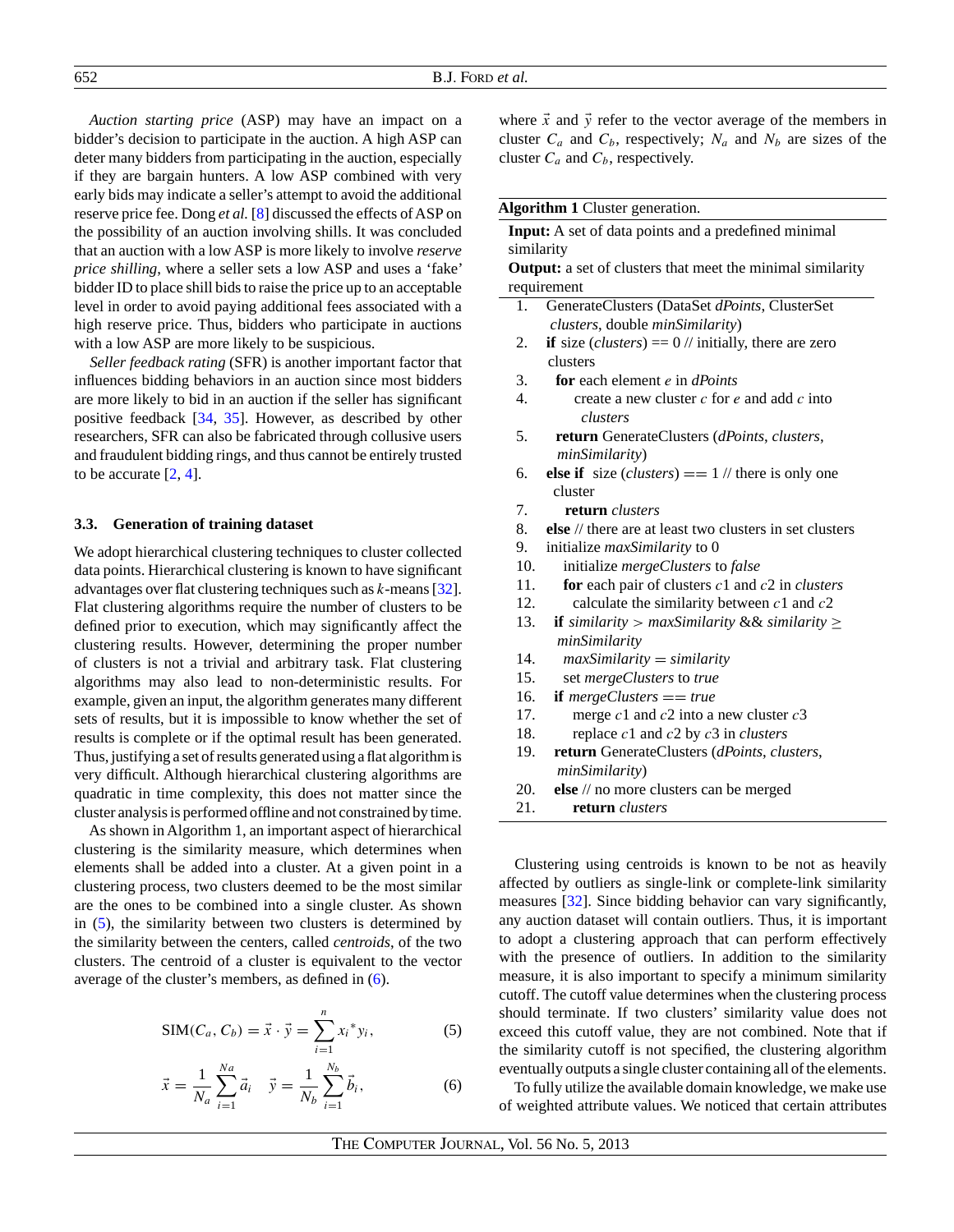should be more important in determining cluster membership than others. For instance, bidders with low feedback rating might be simply new users, who are not necessary suspicious; while bidders who place a lot of bids in an early auction stage are more likely to be suspicious bidders. By weighting the normalized values, our clustering method provides a more accurate solution to clustering bidders in terms of suspicious bidding behaviors. Once the auction data have been analyzed, normalized and weighted, it is passed as a parameter *dPoints* to the cluster generation algorithm for hierarchical clustering (as defined recursively in Algorithm 1). Note that the cluster set *clusters* initially contains no clusters, but as a starting point for the clustering process, the algorithm creates a set of clusters in which each cluster consists of a single data point. The basic idea of the hierarchical clustering approach is to repeatedly merge the two closest clusters until there is only one cluster left or the similarity measures of all pairs of clusters become less than a predefined minimum similarity *minSimilarity*.

The set of clusters generated using the cluster generation algorithm are merely numbered without any semantic meaning associated with membership in a particular cluster. In order to give each cluster and its members a semantic meaning, we need to properly label the clusters. This is done by manually inspecting each cluster and assigning a label (i.e. *normal* or *suspicious*) based on its most prevalent features. In Section 5 (case study), we give examples to show how such labeling can be done.

#### **4. NEURAL NETWORK-BASED RT-SAC**

# **4.1. Architectural design of RT-SAC**

The architectural design of RT-SAC is illustrated in Fig. 3. When real-time auction data comes in, the attributes related to shill bidding are preprocessed. The preprocessed real-time auction data are then sent to two modules, namely the *Adaptive Neural Network* (version *k*) and the *Outlier Detection* module for concurrent processing. The reason for outlier detection is that outliers typically have significant negative effects on a classifier's training performance [\[36](#page-16-0), [37](#page-16-0)]. By removing outliers, the performance of the classifier can be improved. During the outlier detection process, each bidder is compared with the groups of normal bidders and suspicious bidders from the data pool. If a bidder is detected as an outlier, it is marked as such. Note that the outlier detection process is supported by reasoning Prolog rules stored in the *Knowledge Base* using a Prolog engine.

While the classifier checks for outliers, it concurrently classifies new bidders using the *Adaptive Neural Network* (version *k*). If a bidder is classified as *normal*, it is labeled as such. Otherwise, if the bidder is classified as *suspicious*, it is sent to an *External Shill Verifier* (e.g. a D–S theory-based shill verifier [\[8](#page-16-0)]) for further investigation. Depending on the verification results, the suspicious bidder will be labeled as either *normal* or *suspicious*. All labeled bidders are combined with the outlier detection results, so outliers among the labeled bidders are properly marked. The *Selection and Replacement* (SR) module then uses the labeled bidders with marked outliers to update the data pool according to predefined Prolog rules. After replacing data points in the data pool, the SR module uses the most recent data points that are not marked as outliers from the current data pool to create the training and validation set. The generated training and validation set is then sent to the *Real-Time Training* (RTT) module for incremental training. After the training is completed, a new *Adaptive Neural Network* (version  $k+1$ ) is created, which is used to update the existing network (version *k*) for the next classification and incremental training phase.



**FIGURE 3.** Architectural design of RT-SAC.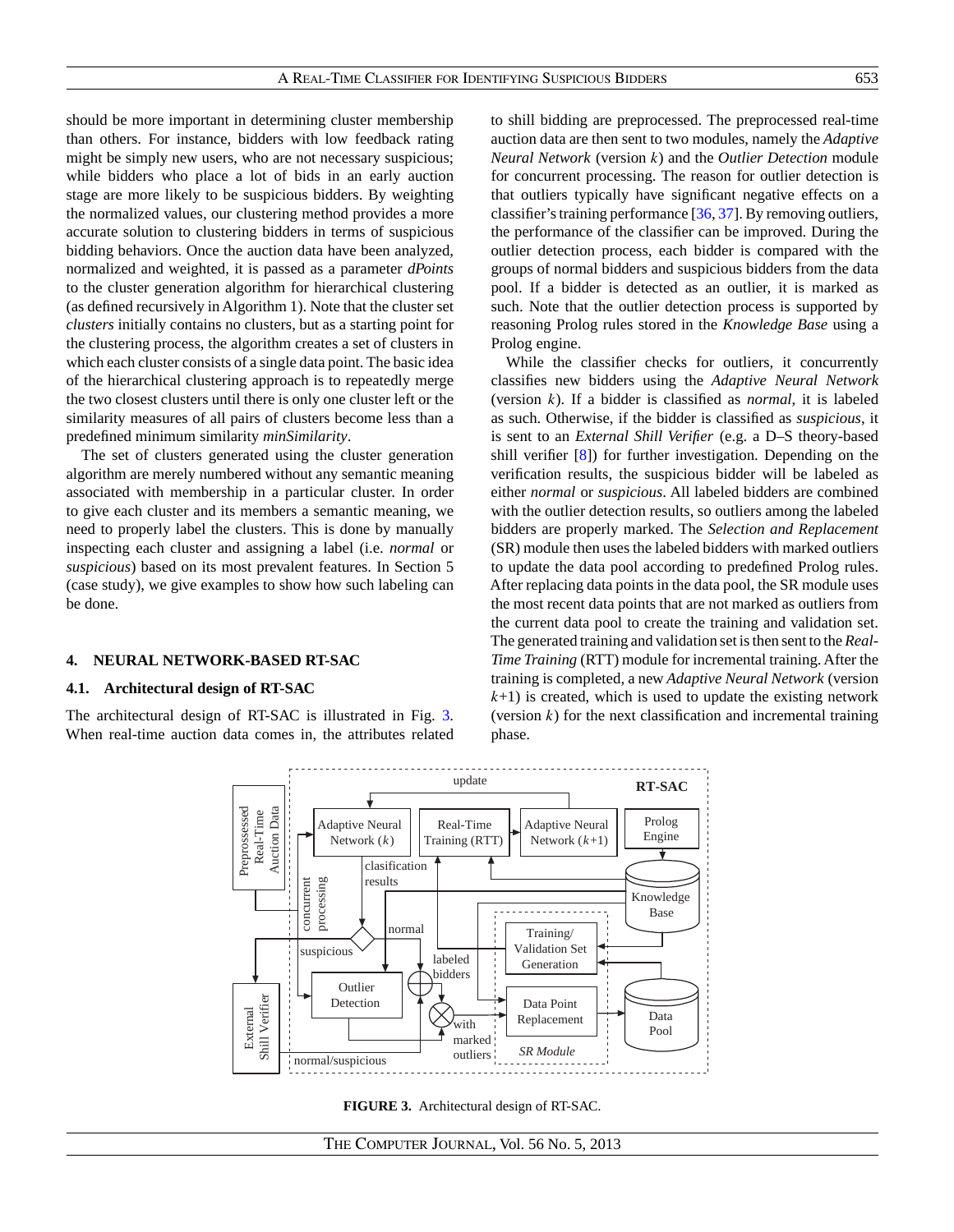<span id="page-8-0"></span>

**FIGURE 4.** Illustration of data selection with a window size of 9.

The most recent data points are selected by the SR module using the*window* concept.As shown in Fig. 4, when the window size is defined as 9, the SR module uses the latest 9 bidders (excluding those marked as outliers) to create a training set and a validation set. The nine bidders include three new bidders recently processed by RT-SAC and six other recent data points from the data pool. The *window speed* refers to how many bidders RT-SAC processes before it adapts the network to the current window. In this example, since RT-SAC processes three bidders at a time, the window speed is 3. When new bidders are added into the data pool, the oldest bidders in the current window are pushed out of the window to make room for new bidders. Although the SR module should not use any bidders marked as outliers when creating the training set and validation set, outliers are still kept in the data pool because they are useful as test data to evaluate the performance of the network.

Note that when the window size is 9 and the window speed is 3, the three newest bidders will be used for training or validation three times before they are phased out of the window. This reintroduction of data to the network causes the network to adapt to new data in a smoother and more predictable manner than if the network was trained on a dataset only once. However, it is important not to set the window's moving speed too fast or too slow. A window speed that is too slow may cause *overfitting*, since bidders may be reused for training too many times. On the other hand, a speed that is too fast may cause *underfitting* because the network will not have sufficient time to learn the bidding behaviors of new bidders from the window.

#### **4.2. A neural network for classification of bidders**

One of the major components of RT-SAC is a neural network, which is used to classify participating bidders of a recently completed auction. Different from other classification approaches such as decision trees [\[11](#page-16-0)], neural networks are typically a black-box approach that uses a set of nodes, called *neurons*, to process an input signal and produce an appropriate output signal. A neuron in the network can have multiple input and output links to send and receive signals, respectively. A neural network processes its input by sending the input signals through those connecting input and output links. If a particular neuron's input exceeds a threshold, the neuron 'fires' and sends a signal through its output links; otherwise, the neuron drops the signal. A feed-forward neural network transmits signals in one direction, from the input layer to the output layer. Each link in a neural network is associated with a weight that determines the relative importance of signals being sent. In addition, each neuron is associated with a bias term that determines the relative importance of the neuron for classifying data. For example, if a neuron has a higher bias, it 'fires' more often than a node with a lower bias.

Basic neural networks, such as perceptrons, can be used to effectively classify data that is linearly separable. However, due to the changing nature of bidding behavior and the subtleties of shill bidding, it is difficult to justify bidding data as linearly separable. As a result, we looked into classifiers that are capable of classifying linearly inseparable data. Feed-forward backpropagating neural networks are known to possess enough complexity to effectively classify linearly inseparable data [\[38\]](#page-16-0). In addition, most types of neural networks do not require a complete reconstruction when new training data becomes available; instead, they can adapt to new data by training them on new datasets. The incremental nature of the neural network approach brings the distinct advantage of using a smaller new training set for a faster training time, while still retaining the network's ability to correctly classify old data points. Although this approach can be prone to overfitting on the current training data, our process overcomes this disadvantage by utilizing the previously described window concept and various stopping conditions discussed in Section 4.5.

The neural network we adopted in RT-SAC consists of three layers. The first layer, called the *input layer*, contains neurons for each of the input attributes related to shill bidding. The second layer, called the *hidden layer*, contains a reasonable number of neurons for computation. Note that an improper number of hidden neurons may lead to very poor performance of the classifier. For example, too few hidden neurons may result in fast but inaccurate training, whereas too many hidden neurons may lead to unnecessarily long processing times. Since there is no general approach to determining the optimal number of neurons in the hidden layer, this number is typically found by experimentation [\[38](#page-16-0)]. The last layer, called the *output layer*, consists of two neurons, one for each possible bidder class assignment, namely *normal* or *suspicious*. The activation function defined for a layer determines the firing rules for its residing neurons. In our approach, we adopted the commonly used *sigmoid* function as the activation function for the hidden layer and the output layer.

To handle the issue of false negatives we discussed earlier, we define an adjustable decision function that interprets the outputs of the neural network. When the neural network produces outputs at its output neurons, the outputs are in the form of real numbers from  $-1$  to  $+1$ . A decision function can interpret the outputs of all output neurons and classify the input example. For our approach, we require that the decision function classifies a bidder as *normal* only if it is fairly certain of the bidder's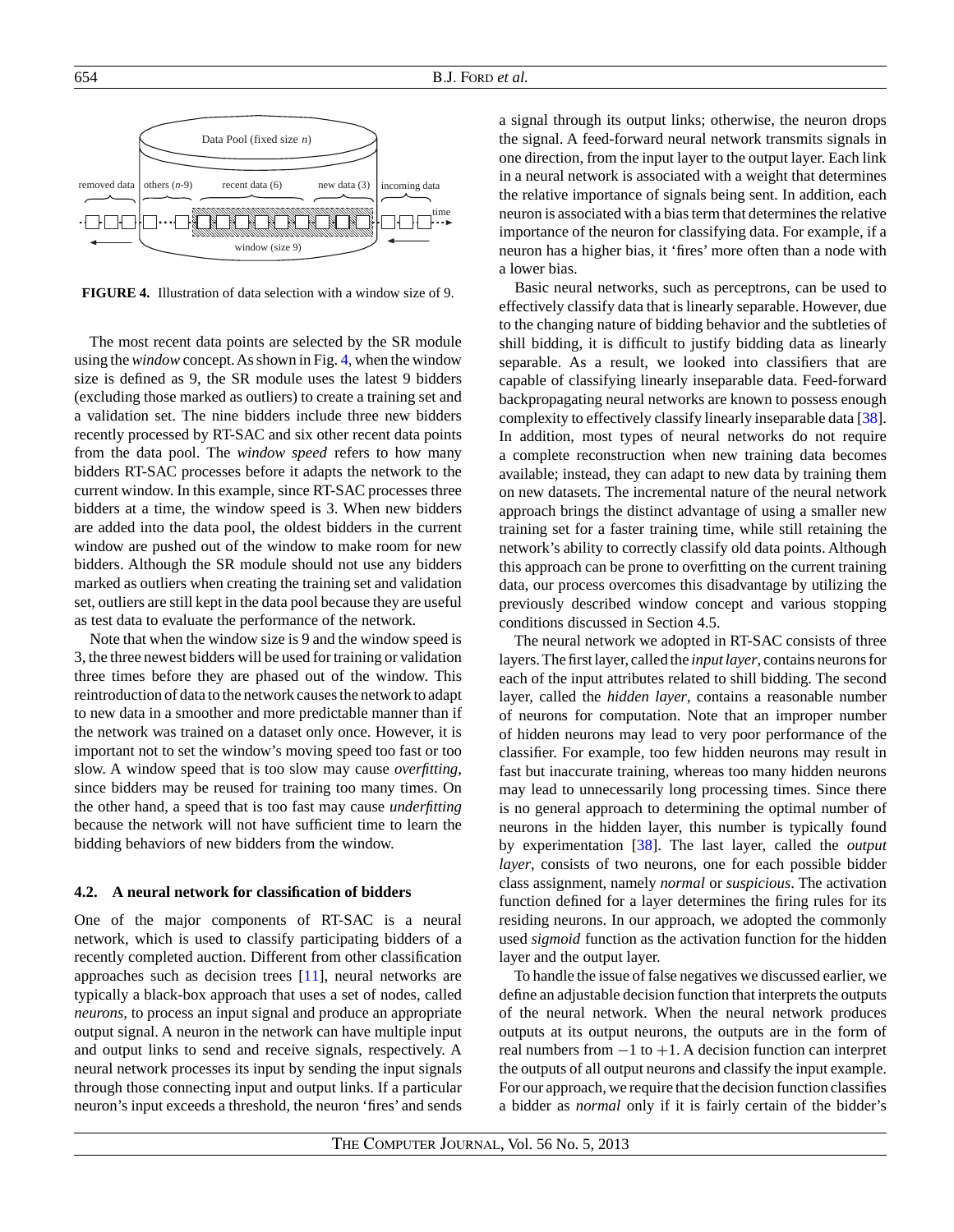innocence. For example, if the 'normal' neuron outputs 0.9 and the 'suspicious' neuron outputs −0*.*6, the decision function should interpret the classification as *normal* with a large degree of certainty. On the other hand, if both neurons output a value of 0.6, the decision function should interpret it as being unsure whether the bidder is *normal* or *suspicious*. In the case of uncertainty, the outputs of the classifier are interpreted as a *suspicious* classification. By doing so, we can reduce the number of potentially harmful false negatives in favor of insignificantly increasing the number of harmless false positives. The algorithm for the decision function is defined as in Algorithm 2.

| <b>Algorithm 2</b> Decision making.                                           |  |  |  |  |  |
|-------------------------------------------------------------------------------|--|--|--|--|--|
| <b>Input:</b> The outputs from the "normal" neuron and the                    |  |  |  |  |  |
| "suspicious" neuron, and a threshold                                          |  |  |  |  |  |
| <b>Output:</b> Suspicious / Normal                                            |  |  |  |  |  |
| DecisionFunction (NormalOutput out1,<br>1.                                    |  |  |  |  |  |
| SuspiciousOutput <i>out</i> 2, float <i>threshold</i> )                       |  |  |  |  |  |
| <b>if</b> ( <i>out</i> 1 and <i>out</i> 2 are both negative)<br>2.            |  |  |  |  |  |
| 3.<br><b>return</b> Suspicious                                                |  |  |  |  |  |
| 4.<br>else if $(out1 \leq out2)$                                              |  |  |  |  |  |
| 5.<br><b>return</b> Suspicious                                                |  |  |  |  |  |
| 6.<br><b>else if</b> (the difference between <i>out</i> 1 and <i>out</i> 2 is |  |  |  |  |  |
| less than <i>threshold</i> )                                                  |  |  |  |  |  |
| 7.<br>return Suspicious                                                       |  |  |  |  |  |
| 8.<br>else                                                                    |  |  |  |  |  |
| return Normal<br>9.                                                           |  |  |  |  |  |

Note that the parameter threshold represents the similarity tolerance that allows for dynamic adjustments to the classification process. It is initially set to 0.8; however, if we notice that the network is not classifying enough bidders as suspicious, we should set the parameter to a larger value to increase the likelihood of *suspicious* classifications.

In our approach, we adopt a resilient backpropagation (Rprop) algorithm to train the network [\[39](#page-16-0)]. Rprop is a supervised learning technique that has shown promising classification accuracy and time performance results compared with other popular training techniques such as standard backpropagation and the SuperSAB algorithm. Rprop is similar to the standard backpropagation algorithm for training a network, but it updates the weights and biases of a network in a slightly different manner. For every training example, Rprop classifies the example and calculates the error, which is the difference between the network's output and the expected value of the output attribute. Instead of calculating a gradient descent term from the error using a derivative function and applying it directly to the weights and biases, Rprop calculates this term and only uses its sign in determining how it should modify the weights and biases. The algorithm interprets a positive sign as an increase of error, so it decreases a weight or bias by an update value; on the other hand, a negative sign is considered

as a decrease of error, so the weight or bias is increased by an update value. At the end of a training iteration, when all training examples have been processed once, the validation set is classified. If the data points in the validation set are not classified accurately enough, another training iteration takes place and more modifications to the weights and biases need to be done. This process stops when the network classifies the validation set well enough or any stopping condition is met. Refer to [\[39](#page-16-0)] for more detailed description of the Rprop algorithm.

# **4.3. Outlier detection**

Outliers are elements of a set that have significantly different values from the majority of the set. Osborne and Overbay [\[40](#page-16-0)] discussed the potential causes of outliers and the adverse effects of including outliers for training on error rates. Regardless of whether the outliers are legitimate members of the sampled population or they are due to sampling errors, in most scenarios, removal of outliers for training leads to improvements in error rate [\[36](#page-16-0), [37](#page-16-0)]. In our approach, we consider a bidder to be an outlier if it possesses a value of an attribute that is significantly different from that of other bidders (e.g. more than 5 standard deviations away from the mean). Since we use Prolog rules to define parameters such as the number of required standard deviations, such parameters are adjustable at runtime. An example of such a rule is listed as follows:

```
isOutlier(B) :- standardDeviationThreshold
Exceeded(B).
```

```
standardDeviationThresholdExceeded(B) :-
  dataConnect(B, V1), dataConnect(B,V2),
  analyzeThresholdResult(V1, V2, 5.0).
dataConnect(B,V1) :-
  class('io.DatasetManager') <-
  getSDAwayFromNormalMean(B) returns V1.
dataConnect(B,V2) :-
  class('io.DatasetManager') <-
  getSDAwayFromSuspiciousMean(B) returns V2.
analyzeThresholdResult(V1,V2,X):-
V1 > X, V2 > X.
```
The SR module evaluates the isOutlier predicate with the parameter of the bidder's ID B. A Prolog engine then analyzes if there is a solution to standardDeviationThresholdExceeded for the bidder. To determine this, the Prolog engine needs to access an external Java class called DatasetManager by invoking two methods, namely getSDAwayFromNormalMean and getSDAwayFromSuspiciousMean, to calculate the number of standard deviations that the bidder is away from the mean of the groups of normal bidders and suspicious bidders, respectively. Once the methods return the results V1 and V2, the engine compares them with a predefined threshold, i.e. 5.0. If a bidder has an attribute value that is more than 5 standard deviations away from the means of that attribute for both the groups of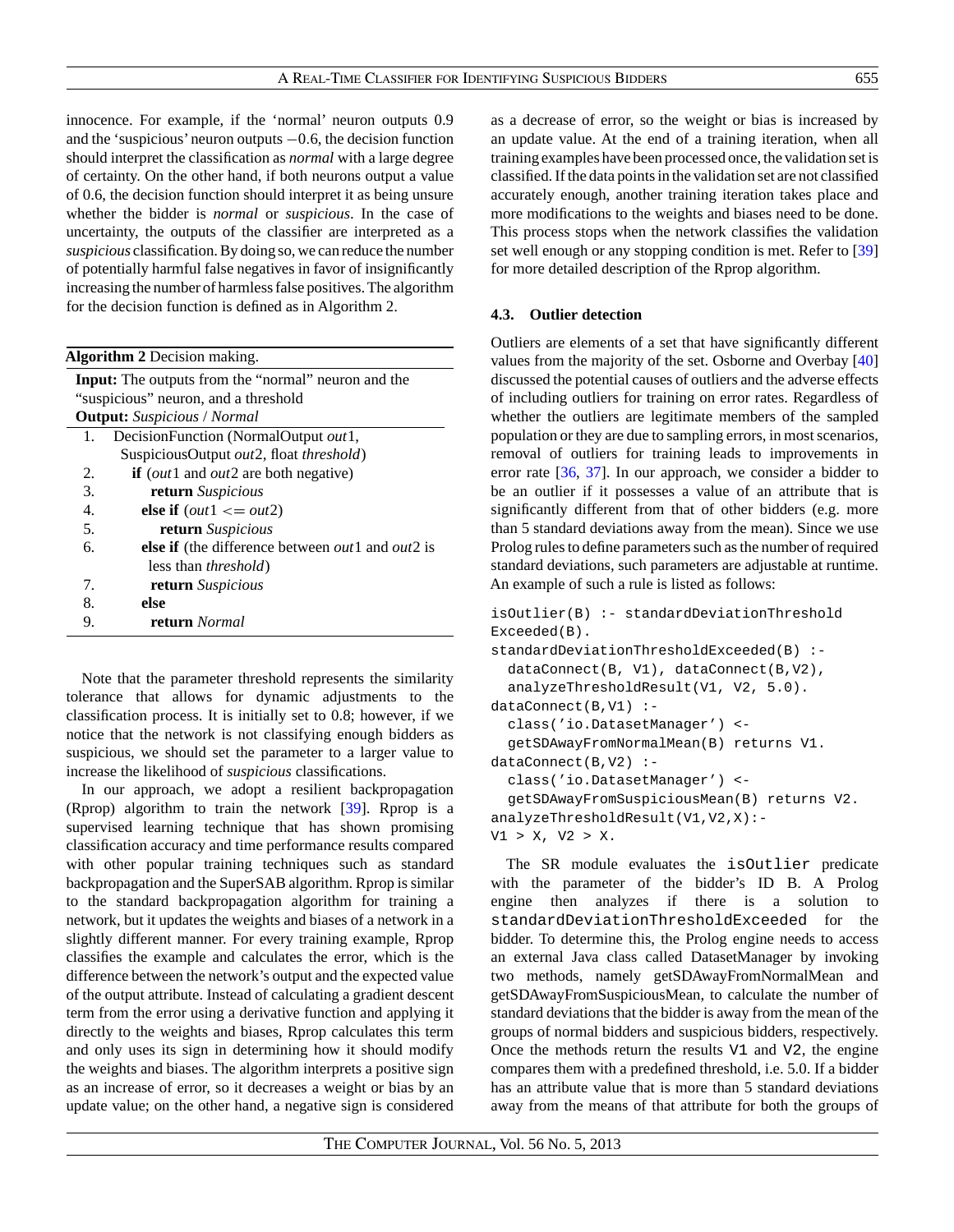normal and suspicious bidders, the predicate isOutlier evaluates to *true*, signaling the SR module that the bidder is an outlier.

#### **4.4. SR of data points**

The SR module makes decisions on replacement of data points in the data pool, and creates training, validation and test sets. Since the size of the data pool may become oppressively large over time, it is necessary to continuously remove old data points from the data pool. In Fig. [4,](#page-8-0) we demonstrated our basic strategy for replacing data points. However, since the majority of bidders in online auctions are normal, if we simply replace the oldest data points with the newest ones, the data pool may eventually contain too few suspicious bidders. In this case, when we generate a test set from the data pool to evaluate the network performance, it will likely retrieve a test set comprised solely of normal bidders, so it would not have an accurate representation of how well the network classifies suspicious bidders. Thus, it is necessary that our replacement policy ensures that the data pool contains enough normal and suspicious bidders no matter the distribution of arriving data. The current replacement policy considers the oldest bidders with matching classifications for replacement when adding new bidders into the data pool. For example, if six normal bidders and one suspicious bidder are added into the data pool, the oldest six normal bidders and the oldest suspicious bidder will be removed from the data pool. The following rules show an example of the replacement policies.

```
replaceBidder(B,C,R):-
replaceOldDataWithMatchingClassification(C,R).
replaceOldDataWithMatching
Classification(C,R):class('io.DatasetManager') <-
  retrieveOldestBidder(C)
returns R.
```
In the above example, the SR module evaluates the predicate replaceBidder with the parameters of the bidder's ID B and the bidder's classification C. The variable R is a return variable that is used by the SR module to receive a bidder ID for replacement if the Prolog engine finds the oldest bidder with the matching classification C in the data pool.

To create training and validation sets is not a trivial process, and it greatly affects the training performance of a neural network. Based on the *window* concept, we further define that the training set and the validation set contain 75 and 25% of eligible bidders, respectively. For example, if the window size is defined as 9, the training set and the validation set contain seven and two data points, respectively. Note that there is no overlapping between the two datasets. Thus, a validation set can be evaluated as an unbiased indicator of the network's true performance. The corresponding policies can be defined as Prolog facts as follows:

```
trainingProportion(T):- T is 75.
validationProportion(V):- V is 25.
windowSize(W): - W is 9. windowSpeed(S)
:- S is 3.
```
Ideally, the SR module should be able to automatically determine the optimal size of the created sets, and maintain proper percentages of old and new, as well as normal and suspicious bidders, within the sets. A more sophisticated SR module with the above advanced features is envisioned as a future, and more ambitious research direction.

#### **4.5. Real-time incremental training**

The RTT module trains the classifier incrementally and ensures that each phase of the network training and validation does not degrade the classifier's performance. Since the sizes of the training set and validation set are quite small due to the small window size, the incremental training process typically takes very little time. Furthermore, by utilizing proper stopping conditions to determine whether the current training phase is complete, the module ensures that each training cycle leads to the network's gradual, yet timely, adaptation to new data. Note that if the stopping conditions are improperly defined, the training cycle may finish very quickly or never finish at all. There are many common stopping rules in use by other researchers for neural networks. For example, Zhou and Si defined a wide variety of stopping conditions, including a minimum and maximum number of training iterations (epochs), an acceptable training error threshold, and an acceptable validation error threshold [\[41\]](#page-17-0). Examples of the stopping conditions adopted in our approach are defined as Prolog rules as follows:

```
// 1st stopping condition
isFinishedTraining(E,V,I):-
   maxEpochExceeded(E).
// 2nd stopping condition
isFinishedTraining(E,V,I):-
 minEpochExceeded(E),
 validationPerformanceAcceptable(V).
// 3rd stopping condition
isFinishedTraining(E,V,I):-
 validationImprovementLimitReached(I).
maxEpochExeceded(E): E > = 5000.
minEpochExeceded(E): E > = 100.
validationPerformanceAcceptable(V):-
  V > = 90.
validationImprovementLimitReached(I):-
  I > = 100.
```
Because network training may potentially never end, it is required to define a maximum number of epochs that are allowed to take place. As shown in the above Prolog rules, for the first stopping condition, we define the maximum number of epochs as 5000 since they can complete in a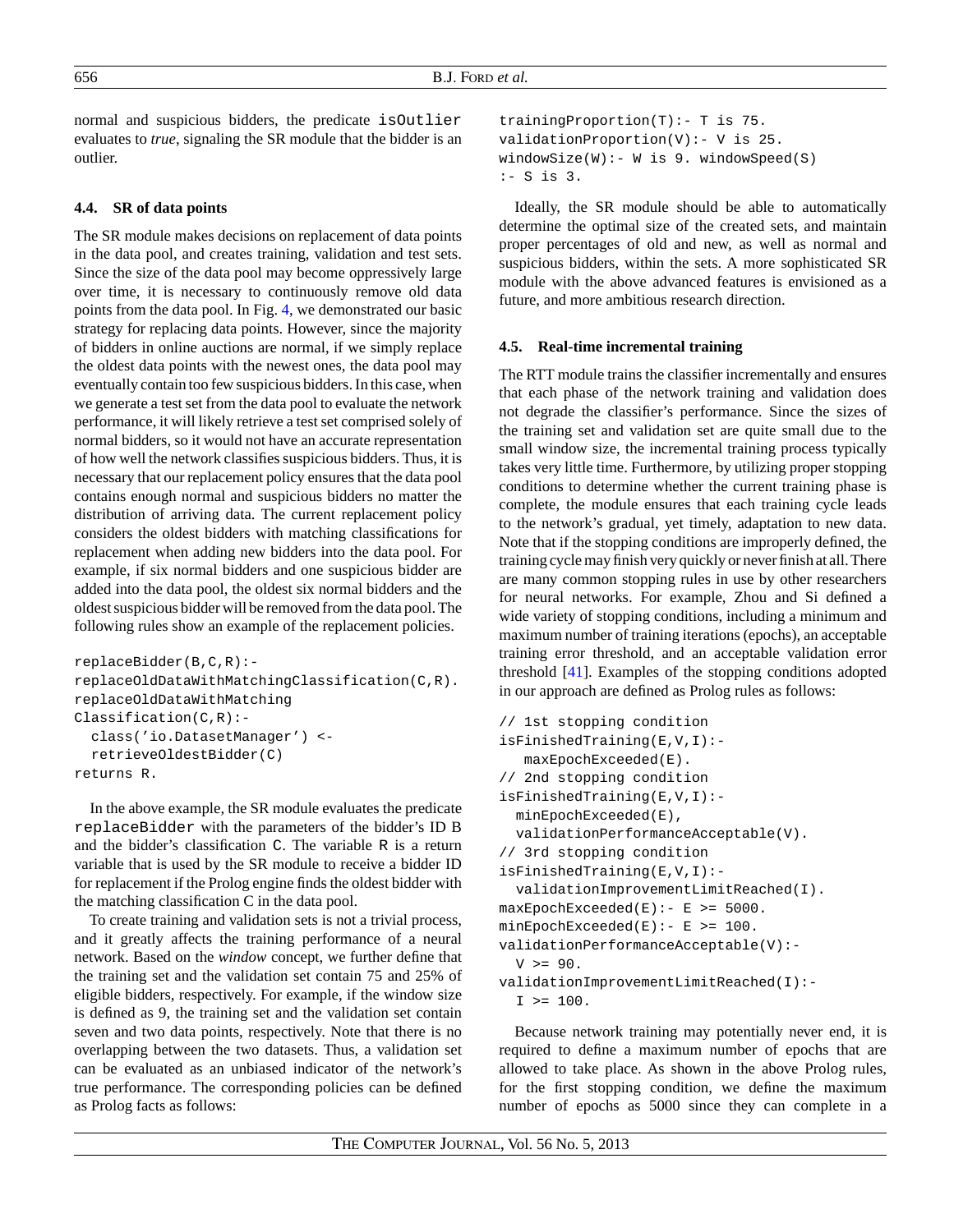reasonable amount of time without significantly sacrificing performance. In reality, due to other stopping conditions, this number is rarely reached. Note that too many epochs may lead to *overfitting* because the training process will continually present the same examples to the network. On the other hand, too few epochs can lead to *underfitting* since the network does not have sufficient time to learn the training data. Thus, we define the second stopping condition as a minimum number of epochs along with a satisfactory classification for the validation set. As shown in the Prolog rules, we impose a minimum of 100 training epochs, which is typically sufficient to change a network's weights and biases reasonably, and we also require 90% of the data points from the validation set be classified correctly before the training process can stop. Note that when the window size is small (e.g. a window size of 9), the second stopping condition essentially requires all data points in the validation set be correctly classified.

Since the validation set is not overlapped with the training set, it is possible that the validation performance stops improving too early, so the requirement of correctly classifying 90% of the data points from the validation set cannot be satisfied with continued iterations on the training set. In this case, it is likely that the network has been *overfitted* to the training data, and the performance on the validation data will become worse if the training process continues. Thus, as a third stopping condition, if the network's performance on the validation set does not improve after 100 consecutive iterations, the RTT module discontinues training before the network become too heavily overfitted on the training data. Note that 100 consecutive iterations are sufficient for determining whether the network's performance on the validation set is improving; meanwhile, 100 consecutive iterations would not result in dramatic performance downgrading due to overfitting.

# **5. CASE STUDY**

In the following case study, we present a series of experiments designed to demonstrate the feasibility and realtime performance of our RT-SAC approach. We first discuss the datasets used in the experiments and summarize the results of using hierarchical clustering for creation of the training and simulation datasets. Then, we demonstrate how certain parameters can be tuned for optimal operations in RT-SAC based on experimental results. Finally, we present two real-time simulations to show how RT-SAC can effectively classify new data points and how it can adapt itself when there is a market change for the auctioned item.

## **5.1. Data collection and preprocessing**

In order to demonstrate the classifier's ability to adapt to new auction data, we collected two separate datasets from eBay.

Both datasets consist of completed 1-day eBay auctions for '*Used Playstation 3*' auctioned items. Dataset 1 contains 153 auctions with a total of 1845 bidders, which was collected in October and November 2009 for over 30 days. Dataset 2 was collected after 6 months for 2 days and contains 23 auctions with a total of 180 bidders. Although the two datasets are auction data for the same auction type, during the 6 month period, the number of 1-day auction listings for '*Used Playstation* 3' dropped drastically, as most of the auctions available at that time were for 3- or 5-day auctions. In addition, there is a slight difference concerning the NB placed by the bidders in the datasets. For example, 57% of bidders in dataset 1 placed only one bid in an auction, while in dataset 2, the percentage of bidders who placed only one bid in an auction dropped to 48%.

Before applying the cluster generation algorithm to the collected auction data to generate training datasets, we first assign weights to the various attributes. We deem the attributes NB (*early*, *middle*), ETFB and ATUB (*early, middle*) to be the most important evidence for suspicious bidding behavior, so we assign these attributes a weight of 3. The attribute ABI (*early*, *middle*) is useful in describing how aggressive a bidder is, but it is not as strong as the above ones. Thus, we assign this attribute a weight of 2. Other attributes are assigned the default weight of 1. After running the cluster generation algorithm and examining the clustering results, we found that a minimum similarity cutoff point of 89.6% led to a reasonable number of clusters. Note that a more restrictive cutoff value results in more clusters with similar behavior and a less restrictive cutoff value leads to fewer clusters with combinations of normal and suspicious behaviors.

After the clusters are generated, we label them with either *normal* or *suspicious* based on the common bidder behaviors in each cluster. Table [1](#page-12-0) lists the manual labeling results for dataset 1. As an example for manual labeling, cluster 1 is the largest cluster of bidders, in which most bidders placed their bids very late in their auctions. Since shill bidders will not risk placing bids late in an auction for fear of winning, cluster 1 is considered to contain bidders with normal behavior. On the other hand, cluster 17 contains bidders that start bidding very early (during the first 45 min of the auction). Since such behavior denotes possible prior knowledge of the auction, we consider the bidders in this cluster to be suspicious. Note that most of the suspicious activity listed in the table can be directly linked to a certain type of shilling behavior described in [\[21](#page-16-0), [42](#page-17-0)]. To ensure correct labeling, we further utilize the D–S-based shill verifier described in [\[8](#page-16-0)] to verify the results of the labeling process. This verification process is necessary especially for bidders that are difficult to classify when they are near the boundaries of two or more differently labeled clusters. By verifying the clustering results using the shill verifier, we ensure that the boundary bidders can be correctly classified as suspicious ones if additional evidence supports their shilling behaviors.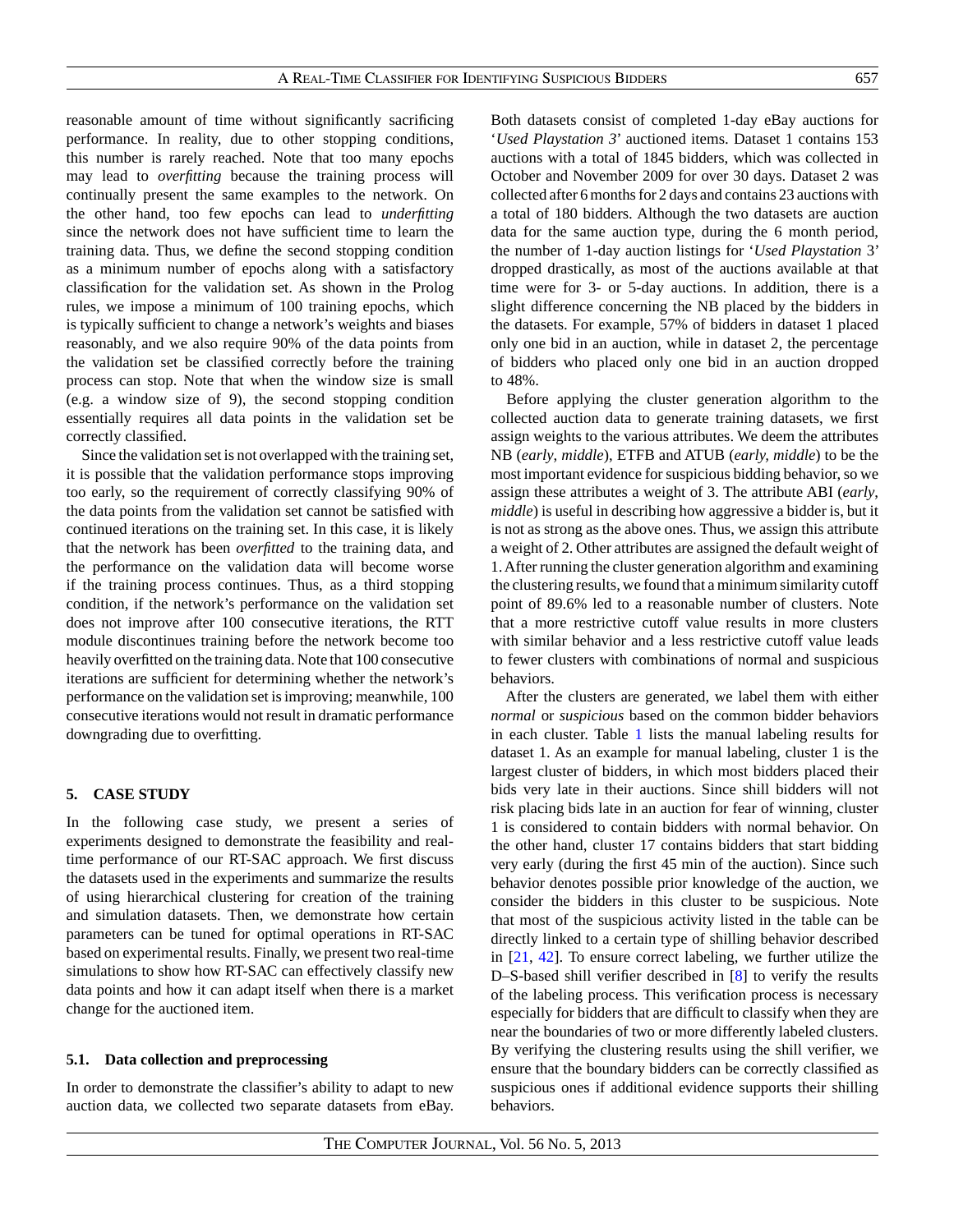## <span id="page-12-0"></span>658 B.J. Ford *et al.*

| <b>TABLE 1.</b> Cluster labeling for dataset 1. |  |  |  |  |  |
|-------------------------------------------------|--|--|--|--|--|
|-------------------------------------------------|--|--|--|--|--|

| Cluster | Size $(\%)$    | Class      | Description of major bidding behaviors                                  |  |
|---------|----------------|------------|-------------------------------------------------------------------------|--|
|         | 62             | Normal     | Bids placed very late in auction (later middle or final stage)          |  |
| 2       | $\leq$ 1       | Suspicious | Very high bidding amounts in middle stage                               |  |
| 3       | 3              | Suspicious | Bids placed close together in middle stage. Possible bid unmasking      |  |
| 4       | $\leq$ 1       | Suspicious | Large NB placed only in middle stage                                    |  |
| 5       | $\leq$ 1       | Suspicious | Bids placed in quick succession in middle stage. Possible bid unmasking |  |
| 6       | 8              | Normal     | Few bids placed only in middle stage                                    |  |
|         |                | Normal     | Only one bid placed in middle stage                                     |  |
| 8       | <1             | Suspicious | Bids with moderate bidding amounts placed only in middle stage          |  |
| 9       | <1             | Suspicious | Moderate NB placed only in middle stage                                 |  |
| 10      | $\leq$ 1       | Suspicious | Moderate NB placed only at the end of middle stage                      |  |
| 11      | 8              | Normal     | Few bids placed only in middle of auction                               |  |
| 12      |                | Normal     | Very few bids placed moderately early (within 3 h) in auction           |  |
| 13      | $\leq$ 1       | Suspicious | Bids placed moderately early (within 3 h) with moderate amounts         |  |
| 14      | <1             | Suspicious | Bids placed early and in quick succession in early stage                |  |
| 15      | $\overline{2}$ | Suspicious | Bids placed in quick succession in middle stage. Possible bid unmasking |  |
| 16      | $<$ 1          | Suspicious | Very large bidding amount in middle stage                               |  |
| 17      | 9              | Suspicious | Bids placed very early (within 45 min) in auction                       |  |
| 18      |                | Suspicious | Bids placed early with moderate amounts in early stage                  |  |
| 19      | $\leq$ 1       | Normal     | Very few bids placed in early stage                                     |  |
| 20      | 1              | Suspicious | Moderate NB placed only in early stage                                  |  |
| 21      | $\leq$ 1       | Suspicious | Bids placed in quick succession in early stage                          |  |
| 22      | $<$ 1          | Suspicious | Large NB placed in early stage                                          |  |

#### **5.2. Experimental results and analysis**

We developed a prototype RT-SAC based on the Encog neural network and machine learning framework [\[43](#page-17-0)], which provides efficient multi-threaded implementations of various neural network learning algorithms including Rprop. By utilizing the Encog implementation of the neural networks, RT-SAC can complete a whole phase of classification and incremental training typically in *<*1 s on a machine with a 2.1 GHz dualcore processor and 3.0 GB of RAM. Before we perform the experiments and simulations, we first sort dataset 1 by auction end time and divide it into two subsets: an initialization set that contains the first 135 auctions with a total of 1656 bidders and a simulation set that contains the last 18 auctions with a total of 189 bidders. Since the initialization set is used to initialize the neural network, it should be large and representative enough so that the network has a sufficient baseline to correctly classify future data points. After the network has been initialized, the simulation set can be used by the classifier to simulate classification and incremental training in real time. The classifier utilizes the workflow described in Section 4.1 and processes each auction in the sorted simulation set in sequential order.

In order to evaluate the real-time performance of the classifier for both recent and old data, we create two dynamic test sets with a combined size of 500. The first set is created from all previously processed data points from the simulation set except those belong to the current window. For example, if the window size is 9 and 50 bidders from the simulation dataset have been processed; the 41 data points outside of the window are used to create a test set for recent data. Note that the test set for recent data grows as the simulation goes on, which should lead to more accurate evaluation results for the performance of the classifier when the test set for recent data are getting sufficiently large. On the other hand, the test set for old data are created by randomly selecting data points from the initialization set. Since we define a fixed total size of 500 for the test sets of recent and old data, the test set for old data initially equals 500, and then shrinks as the simulation goes on. However, this does not matter because there are only 189 data points in the simulation set, the test set for old data will still be large enough towards the end of the simulation. Thus, the test set for old data can always be used to perform accurate evaluations for the old data. In addition to the error rates for recent and old data, we further define a combined error rate for both recent and old data as follows:

$$
CombinedErrorRate = \frac{(so^*e_0) + (sr^*e_r)}{so + sr},
$$
 (7)

where '*so*' is the size of the test set for old data,  $e_0$  is the error rate for old data points, sr is the size of the test set for recent data and *e*<sup>r</sup> is the error rate for recent data points. Note that in our case study  $so + sr$  equals 500.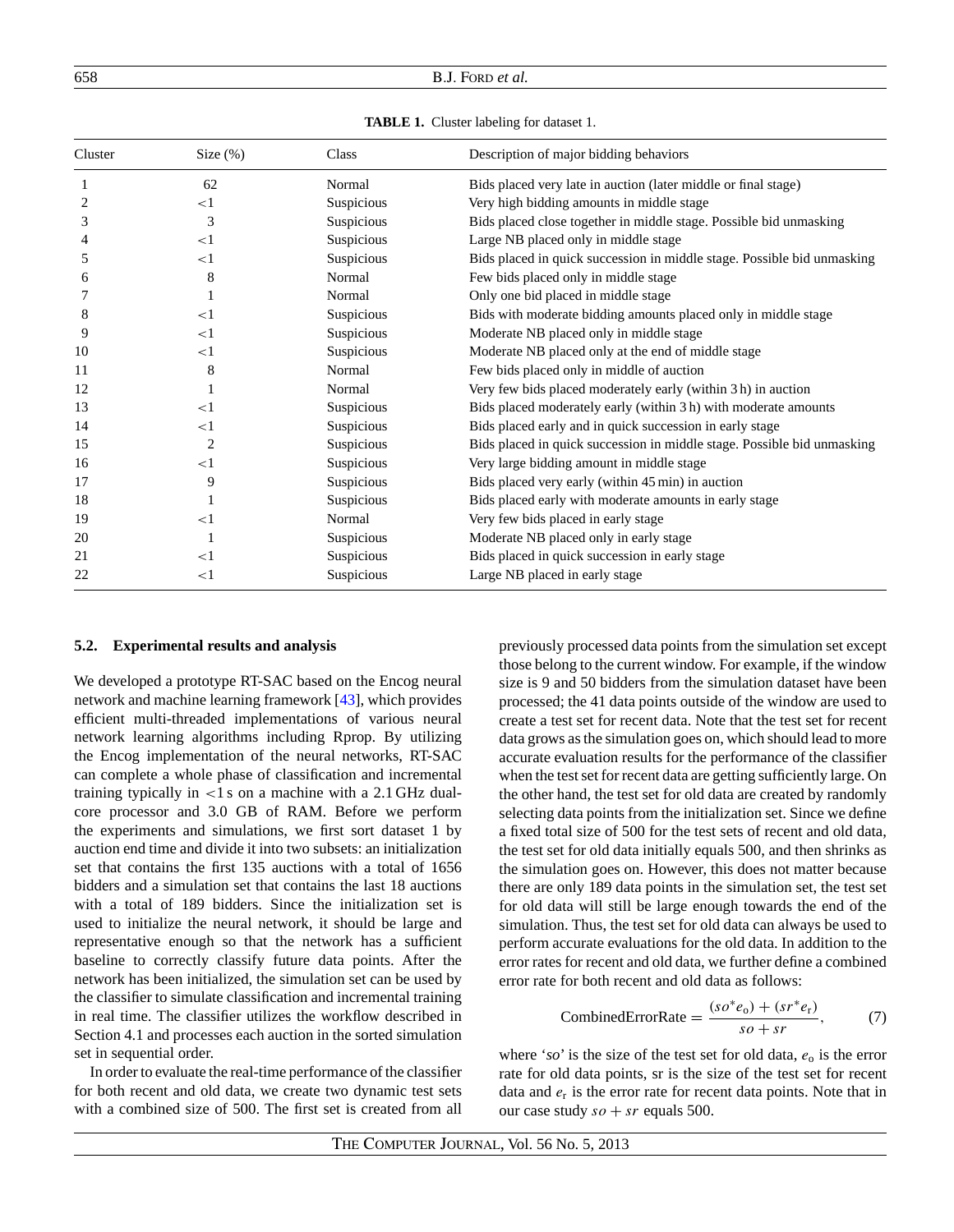Since we introduced a number of parameters in RT-SAC, such as the window size, the outlier threshold and the number of hidden neurons, which may affect the performance of the classifier, we are interested to know whether these parameters can be tuned for better performance of the classifier. Based on our experiments and observation, the parameters in question are relatively independent of each other. While tuning the parameters, we noticed that by optimizing one parameter, the previous optimal values for the other parameters are not necessary to change. For example, based on our experiments, an outlier threshold of 5.0 is an optimal threshold for RT-SAC regarding outlier removal. Similarly, a reasonable change from the optimal number of hidden neurons (based on our experimental results, the optimal number of hidden neurons is 5 for RT-SAC) also does not affect the optimal values of the window size and the outlier threshold. On the other hand, the window size turns out to be a critical parameter to be adjusted.A window size that is too small may cause significant fluctuations in the error rate because the network adjusts its weights and biases too fast due to the small size of the training and validation set. However, a window size that is too large may slow down the process that the network adapts to new data points and increase the time required to complete the training and validation phase. We now use the window size as an example to demonstrate how to tune parameters for optimal operations in RT-SAC. For the experiments of tuning window size, we ran the prototype RT-SAC for window sizes of 3, 6, 9 and 12 with a constant window speed of 3. Figure 5 shows the combined error rates with different window sizes.

From the figure, we can see that when the window size is 3, the experimental result indicates that the system performance in terms of error rate is very poor. This is because when the window size is 3, the training and validation set only consist of two and one data points, respectively. This leads to significant fluctuations in error due to insufficient number of elements in the training and validation datasets. The window size of 9 turns out to be the best case, where the training and validation sets are





balanced out nicely by previously processed simulation data and newly processed auction data, causing the network to smoothly adapt to the new data. Note that a window size of 9 with a window speed of 3 allows each bidder to be used three times for incremental training, so the network has sufficient time to learn the new data effectively. The error rates for a window size of 6 and 12 are a little bit higher but do not appear to differ significantly from the error rates for a window size of 9. Bidders in the smaller window size of 6 with a window speed of 3 are used twice for incremental training, leading to slight *underfitting* since the network does not have sufficient time to learn the new data. On the other hand, bidders in the larger window size of 12 with a window speed of 3 are used four times for incremental training, potentially leading to *overfitting* since bidders are reused too often. As a result, we choose a window size of 9 as the optimal window size for the classifier.

Note that in the experiments, the outlier threshold and the number of hidden neurons are set to the optimal values of 5.0 and 5, respectively. Based on our further experiments, when we used reasonable values for the above two parameters, the experimental results lead to the same conclusion that the window size of 9 is the optimal one. However, it is worth noting that if we increase the window speed, the optimal window size increases accordingly due to the issues of *underfitting* and *overfitting*, which also results in more computation time for each training and validation phase. Due to the real-time requirement for RT-SAT, we choose a window speed of 3 as the optimal value.

In order to evaluate the performance of RT-SAC, we designed two simulations. We are primarily concerned with whether or not the classifier can maintain a relatively low error rate and perform its classification and incremental training procedures quickly enough for use in a real-time environment. The goal of the first simulation is to demonstrate how the classifier performs when there is no time gap between the historical dataset and the simulation dataset. Figure 6 shows the simulation results for the combined error rate as well as error rate for old and recent data points during the simulation period.



**FIGURE 6.** Simulation results for recent data collected without a time gap.

The Computer Journal, Vol. 56 No. 5, 2013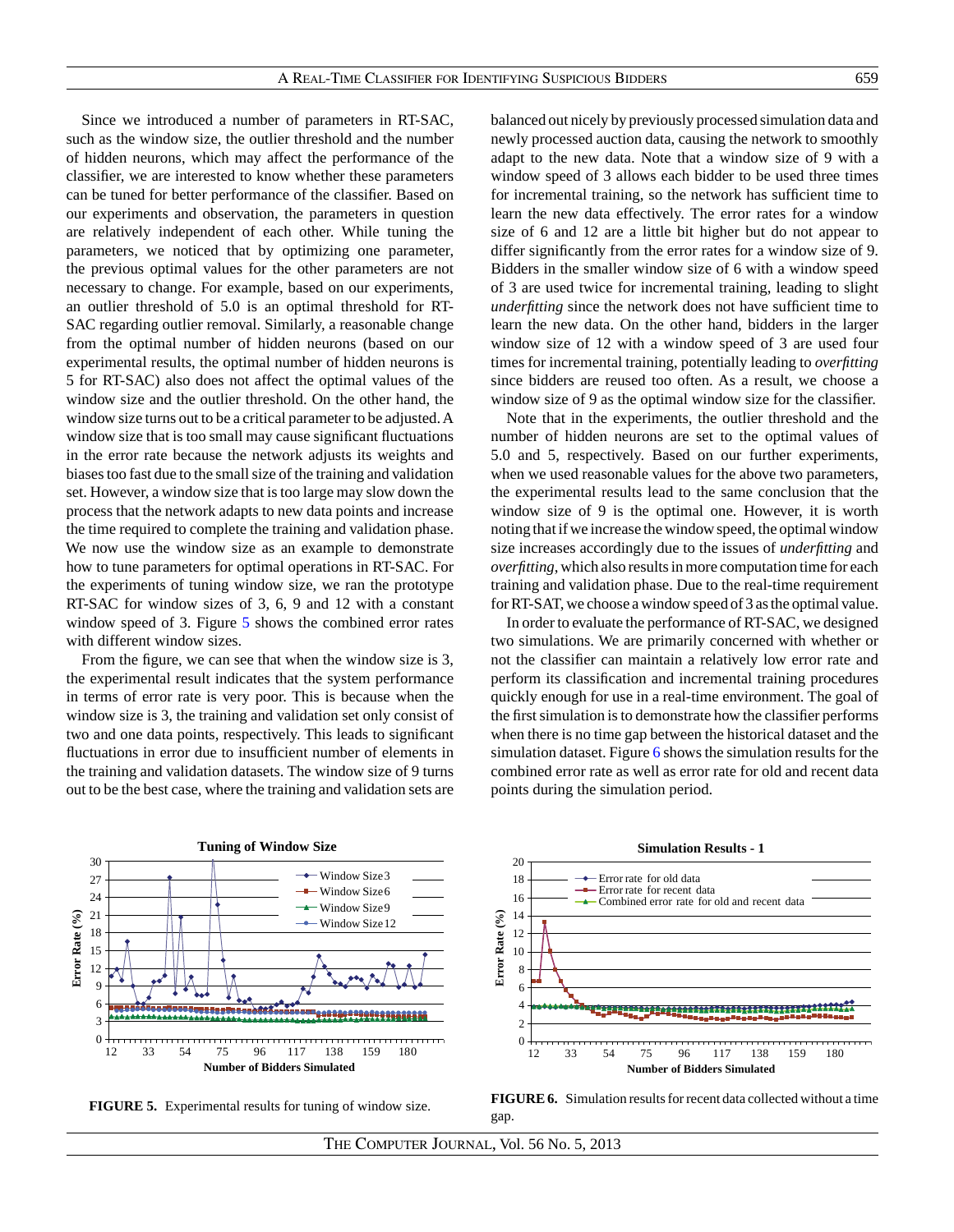

**FIGURE 7.** Time performance for recent data collected without a time gap.

From the figure, we can see that at the beginning of the simulation, there is a very high error rate for recent data. This is because the test set for recent data starts very small due to insufficient data points, although it gradually increases in size as more simulation data are processed. Once there are enough new data points (around 40) included in the test set, the error rate for recent data drops significantly. On the other hand, the error rate for old data remains stable when the classifier adapts to the new data points. The results are as expected because the simulation dataset contains auction data collected in the same month as when the initialization dataset was collected, so the bidders contained in these two datasets should exhibit similar, if not nearly identical, bidding behaviors. Note that during the simulation, the combined error rate, as defined in  $(7)$ , does not fluctuate significantly and remains stable. Thus, the results demonstrate that the network can successfully learn new data in a stable and controlled manner when there is no major market change.

Figure 7 shows the time performance of the entire simulation process, including all phases of classification and incremental training on new data points from the simulation dataset. The relatively stable time performance demonstrates that the neural network can quickly classify and adapt to new data points. The few spikes in time performance could be due to validation sets that are difficult to classify, resulting in more iterations being performed in the incremental training processes.Although some validation sets might be difficult to classify, the accuracy results indicate that the network's performance was not significantly impacted.

In the second simulation, we demonstrate how the classifier performs when adapting to new data points that might involve a market change. In this experiment, we initialize the neural network with data points from dataset 1. Then, we use the entire dataset 2 as the simulation dataset to perform the experiment. Note that there is a time gap of ∼6 months between the collection times of the two datasets. Similar to the first simulation, the new simulation set, namely dataset 2, is also sorted by auction end time, and during the period of simulation, the classifier processes each auction in the sorted



**FIGURE 8.** Simulation results for recent data collected with a time gap.

simulation set in sequential order. In order to evaluate the real-time performance of the classifier for both recent and old data, we create two dynamic test sets with a combined size of 500, where the test set for new data are created from previously processed data points from the simulation set (i.e. dataset 2) and the test set for old data are created from the initialization set (i.e. dataset 1). Figure 8 shows the simulation results for the combined error rate as well as error rates for old and recent data during the simulation period. As shown in the figure, there is a slight increase in the error rate for old data when around 110 bidders have been processed. The increase in error rates for old date indicates that the classifier has been changed during the simulation period due to a possible market change. On the other hand, the increase in the error rate for recent data turns out to be more significant. Although the error rate for recent data appears low in the beginning, the initial limited size of the test set for recent data prevents us from making any meaningful conclusions about the network's performance on new data. When ∼90 bidders are processed, the classifier experiences an apparent increase in error for recent data, which represents the actual performance of the network on recent data. As the simulation continues, the network adapts smoothly to the recent data, without increases further in error rate for the old data points. During the simulation, the combined error rate also starts to reflect the actual performance of the network on both old and recent data when there are ∼90 bidders processed. After that, the combined error rate becomes stable (below 4%), which indicates the classifier's satisfactory performance.

Figure [9](#page-15-0) shows that the time performance of the second simulation is stable throughout the simulation process. The predictable efficiency of the classification and incremental training phases indicate that our process can be effectively applied in a real-time environment.

It is worth noting that we chose the auction type of '*Used Playstation 3*' for our case study because its popularity and price range make it a good target for shilling.When a different type of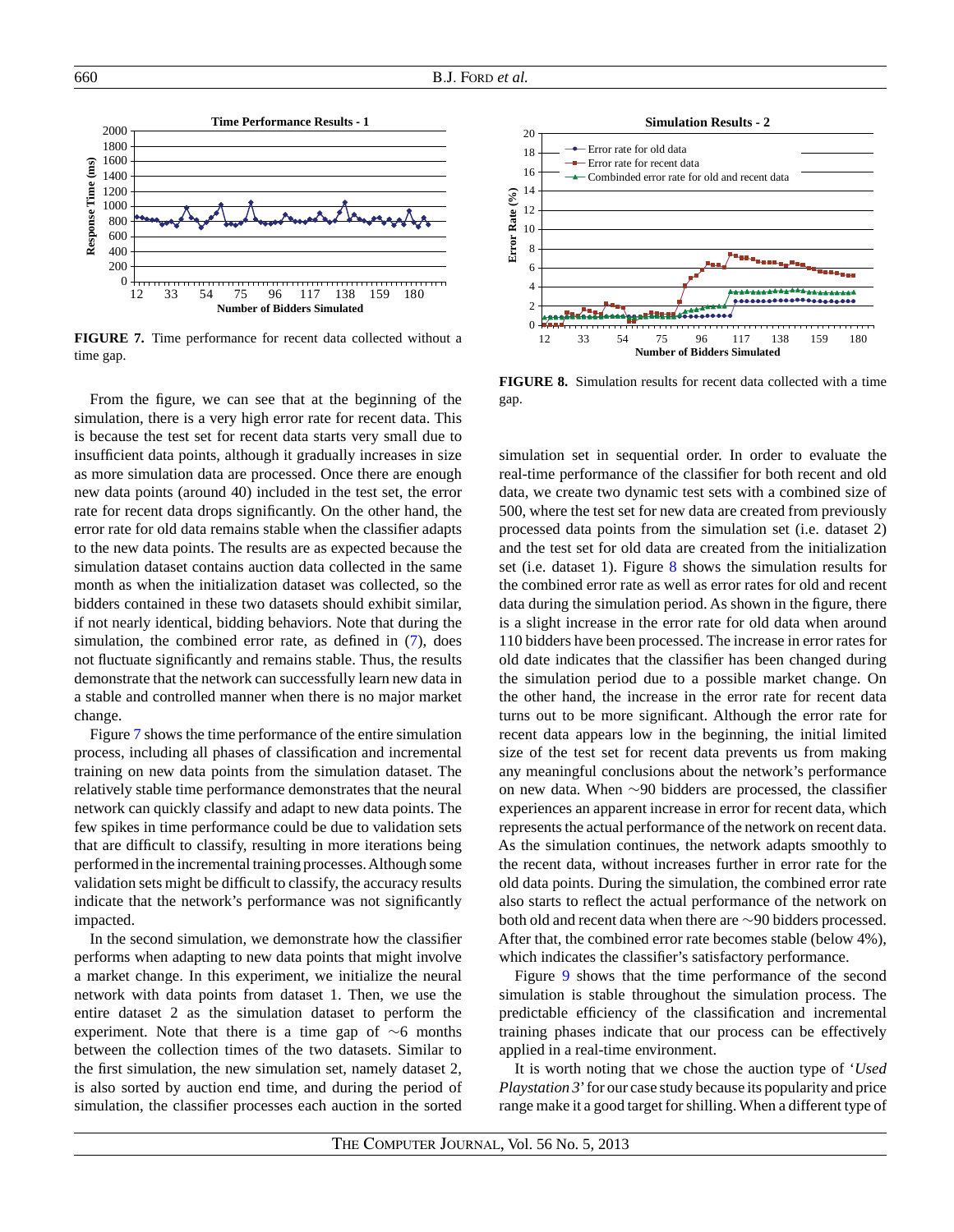<span id="page-15-0"></span>

**FIGURE 9.** Time performance results for recent data collected with a time gap.

auctioned item is selected, users' bidding behaviors may change accordingly. In this case, the values of the system parameters will certainly be affected. To ensure good performance of RT-SAC, each classifier should undergo a tuning phase based on the selected type of auctions, in which the participating bidders are to be classified.

## **6. CONCLUSIONS AND FUTURE WORK**

The increasing popularity of online auctions is almost sure to lead to an increase in auction fraud activities, either obvious or covert. Detecting covert shill bidding in this rapidly growing space requires the use of advanced automated techniques that can adapt to changes in bidding trends. In this paper, we introduced a series of attributes that effectively describe important aspects of bidders' bidding behavior as well as useful information about auctions in which the bidders participate. These attributes allow us to take advantage of automated data mining techniques to cluster and classify auction data. We presented a RT-SAC, called RT-SAC, which is capable of accurately classifying and smoothly adapting to new data. In addition, it performs fast enough to be utilized in a realtime environment. By utilizing a Prolog engine and a separate classification module, the classifier can be easily configured at runtime. When used in conjunction with existing shill verification techniques [\[8](#page-16-0), [22](#page-16-0)], our RT-SAC approach can greatly increase the efficiency and effectiveness for real-time shill detection in online auctions.

For future work, we will apply our RT-SAC approach to more data sets from online auctions, especially for different types of auctioned items to further verify the effectiveness of our approach. We will consider introducing more input attributes such as the average final price of an auction, and using feature selection techniques to select the most significant input attributes for classification, thereby reducing the complexity of the neural network and improving the time performance of the classifier. We notice that it is important to study different ways of clustering such as the one proposed in Li *et al.*'s [\[44](#page-17-0)]

work to improve our clustering results. Furthermore, we plan to utilize machine learning techniques to improve RT-SAC, so it could automatically determine the optimal values of various parameters such as the sizes of the training set and validation set, as well as the proper percentages of normal and suspicious bidders within these datasets. As an alternative to neural networks, we will also investigate the usage of SVM [\[45](#page-17-0)] in our RT-SAC approach. Due to the more accurate and faster performance of SVM comparing to traditional neural networks, an SVM-based RT-SAC could potentially outperform our current neural network-based classification and incremental training method.

### **ACKNOWLEDGEMENTS**

We thank the referees and the editors for their comments that helped us clarify some performance issues of the classifier, and also for their detailed comments concerning related work and future research directions.

# **FUNDING**

This material is based upon work supported by the U.S. National Science Foundation under grant number CNS-0715648.

#### **REFERENCES**

- [1] Power Sellers Unite (2010) Auction site count: keep track of the number of listings on auction sites, [http://www.powersellers](http://www.powersellersunite.com/auctionsitewatch.php) [unite.com/auctionsitewatch.php](http://www.powersellersunite.com/auctionsitewatch.php) (accessed July 20, 2010).
- [2] Dong, F., Shatz, S.M. and Xu, H. (2009) Combating online inauction fraud: clues, techniques and challenges. *Comput. Sci. Rev.*, **3**, 245–258.
- [3] Trevathan, J. and Read, W. (2006) Secure Online English auctions. *Proc. Int. Conf. Security and Cryptography (SECRYPT)*, Setúbal, Portugal, August 7–10, pp. 387–396.
- [4] Swamynathan, G., Zhao, B.Y., Almeroth, K.C. and Jammalamadaka, S.R. (2008) Towards Reliable Reputations for Dynamic Networked Systems. *Proc. IEEE 27th Int. Symp. Reliable Distributed Systems (SRDS 2008)*, Naples, Italy, October 6–8, pp.195–204.
- [5] Chau, D.H., Pandit, S. and Faloutsos, C. (2006) Detecting Fraudulent Personalities in Networks of Online Auctioneers. *Proc. 10th European Conf. Principles and Practice of Knowledge Discovery in Databases (PKDD 2006)*, Berlin, Germany, September 18–22, pp. 103–114.
- [6] Ku, Y., Chen, Y. and Chiu, C. (2007) A Proposed Data Mining Approach for Internet Auction Fraud Detection. *Proc. 2007 Pacific Asia Conf. Intelligence and Security Informatics (PAISI'07)*, LNCS 4430, Chengdu, China, April 11–12, pp. 238–243. Springer, Berlin, Heidelberg.
- [7] Ochaeta, K.E. (2008) Fraud detection for internet auctions: a data mining approach. Master's Thesis, National Tsing Hua University, Taiwan.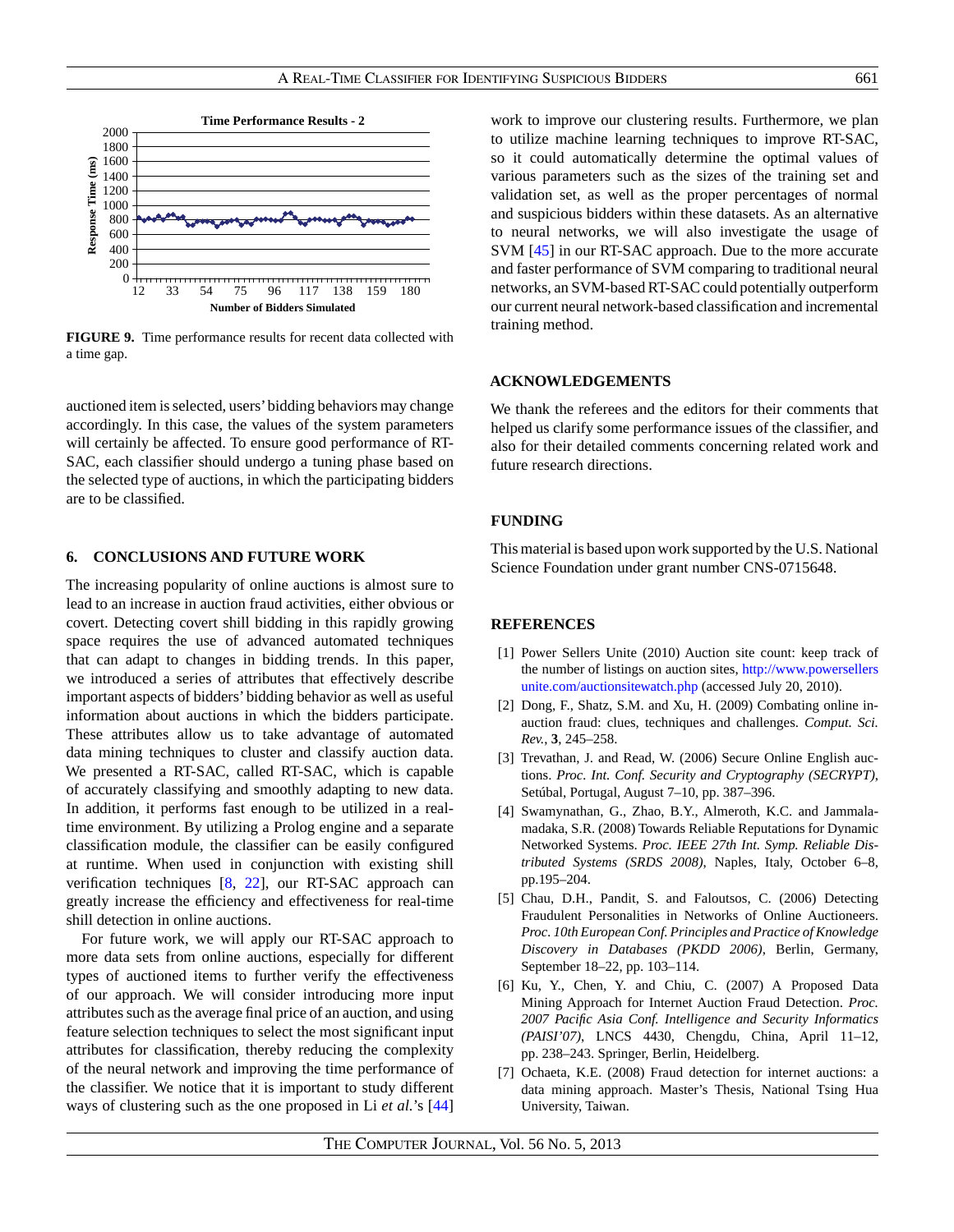- <span id="page-16-0"></span>[8] Dong, F., Shatz, S.M. and Xu, H. (2010) Reasoning under uncertainty for shill detection in online auctions using Dempster– Shafer theory. *Int. J. Softw. Eng. Knowl. Eng. (IJSEKE)*, **20**, 943–973.
- [9] Yoon, Y., Bien, S. and Park, S. (2010) Microarray data classifier consisting of k-top-scoring rank-comparison decision rules with a variable number of genes. *IEEE Trans. Syst. Man Cybern. C, Appl. Rev.*, **40**, 216–226.
- [10] Che, D., Hockenbury, C., Marmelstein, R. and Rasheed, K. (2010) Classification of genomic islands using decision trees and their ensemble algorithms. *BMC Genomics*, **11** (suppl 2), S1.
- [11] Ford, B., Xu, H. and Valova, I. (2010) Identifying Suspicious Bidders Utilizing Hierarchical Clustering and Decision Trees. *Proc. 12th Int. Conf. Artificial Intelligence (ICAI'10)*, Las Vegas, NV, USA, July 12–15, pp. 195–201.
- [12] Bapna, R., Goes, P. and Gupta, A. (2004) User heterogeneity and its impact on electronic auction market design: an empirical exploration. *MIS Q.*, **28**, 21–43.
- [13] Shah, H.S., Joshi, N.R., Sureka, A. and Wurman, P.R. (2002) Mining for bidding strategies on eBay. *Proc. 4th Int. Workshop Mining Web Data (WEBKDD 2002)*, LNAI 2703, Edmonton, Canada, July 23, pp. 17–34. Springer.
- [14] Hou, J. and Rego, C. (2007) A classification of online bidders in a private value auction: evidence from eBay. *Int. J. Electron. Mark. Retail.*, **1**, 322–338.
- [15] Gelenbe, E. and Gyorfi, L. (2009) Performance of Auctions and Sealed Bids. *Proc. 6th European Performance Engineering Workshop (EPEW 2009)*, LNCS 5652, Imperial College London, July 9–10, pp. 30–43. Springer, Berlin and Heidelberg.
- [16] Gelenbe, E. (2009) Analysis of single and networked auctions. *ACM Trans. Internet Technol.*, **9**, Article No. 8.
- [17] Dong, F., Shatz, S.M., Xu, H. and Majumdar, D. (2011) Price comparison: a reliable approach to identifying shill bidding in online auctions? *Electron. Comm. Res. Appl. (ECRA)*, in press.
- [18] Gelenbe, E. and Velan, K. (2009) An Approximate Model for Bidders in Sequential Automated Auctions. *Proc. 3rd KES Int. Symp. Agent and Multi-Agent Systems: Technologies and Applications (KES-AMSTA 2009)*, LNAI 5559, Uppsala, Sweden, June 3–5, pp. 70–79. Springer, Berlin.
- [19] Velan, K. and Gelenbe, E. (2010) Analysing Bidder Performance in Randomised and Fixed-Deadline Automated Auctions. *Proc. 4th KES Int. Symp. Agent and Multi-Agent Systems: Technologies and Applications (KES-AMSTA 2010)*, LNCS 6071, Gdynia, Poland, June 23–25, pp. 42–51. Springer, Berlin and Heidelberg.
- [20] Kauffman, R.J. and Wood, C.A. (2000) Running up the Bid: Modeling Seller Opportunism in Internet Auctions. In M. Chung (ed.), *Proceedings of the 6th Americas Conf. Information Systems (AMCIS 2000)*, Long Beach, CA, August 10–13, pp. 929–935.
- [21] Xu, H., Bates, C.K. and Shatz, S.M. (2009) Real-Time Model Checking for Shill Detection in Live Online Auctions. *Proc. Int. Conf. Software Engineering Research and Practice (SERP'09)*, Las Vegas, NV, USA, July 13–16, pp. 134–140.
- [22] Goel, A., Xu, H. and Shatz, S. (2010) A Multi-state Bayesian Network for Shill Verification in Online Auctions. *Proc. 22nd Int. Conf. Software Engineering and Knowledge Engineering (SEKE'2010)*, Redwood City, San Francisco Bay, USA, July 1–3, pp. 279–285.
- [23] Kamo, T. and Dagli, C.H. (2009) Hybrid approach to the Japanese candlestick method for financial forecasting. *Expert Syst. Appl.* **36**, 5023–5030.
- [24] Järvelin, A., Juhola, M. and Laine, M. (2006) Neural network modelling of word production in Finnish: coding semantic and non-semantic features. *Neural Comput. Appl.*, **15**, 91–104.
- [25] Wang, J.-C. and Chiu, C.-Q. (2005) Detecting Online Auction Inflated-Reputation Behaviors Using Social Network Analysis. *Proc. Annual Conf. of the North American Association for Computational Social and Organizational Science (NAACSOS 2005)*, Notre Dame, IN, USA, June 26–28, pp. 373–381.
- [26] Dong, F., Shatz, S.M. and Xu, H. (2010) An Empirical Evaluation on the Relationship Between Final Auction Price and Shilling Activity in Online Auctions. *Proc. 22nd Int. Conf. Software Engineering and Knowledge Engineering (SEKE'2010)*, Redwood City, San Francisco Bay, USA, July 1–3, pp. 286–291.
- [27] Yin, H.B., Wong, S.C., Xu, J.M. and Wong, C.K. (2002) Urban traffic flow prediction using a fuzzy-neural approach. *Trans. Res. Part C: Emerg. Technol.*, **10**, 85–98.
- [28] Yang, Y., Vilathgamuwa, D.M. and Rahman, M.A. (2003) Implementation of an artificial-neural-network-based real-time adaptive controller for an interior permanent-magnet motor drive. *IEEE Trans. Ind. Appl.*, **39**, 96–104.
- [29] Musliner, D.J., Goldman, R.P., Pelican, M.J. and Krebsbach, K.D. (1999) Self-adaptive software for hard real-time environments. *IEEE Intell. Syst.*, **14**, 23–29.
- [30] Sztipanovits, J., Karsai, G. and Bapty, T. (1998) Self-adaptive software for signal processing. *Commun. ACM (CACM)*, **41**, 66–73.
- [31] Hou, M., Zhu, H., Zhou, M. andArrabito, G.R. (2011) Optimizing operator-agent interaction in intelligent adaptive interface design: a conceptual framework, *IEEE Trans. Syst. Man Cybern. C, Appl. Rev.*, **41**, 161–178.
- [32] Manning, C.D., Raghavan, P. and Schütze, H. (2008)*Introduction to Information Retrieval*. Cambridge University Press.
- [33] Engelberg, J. and Williams, J. (2009) EBay's proxy bidding: a license to shill. *J. Econ. Behav. Organ.*, **72**, 509–526.
- [34] Houser, D. and Wooders, J. (2006) Reputation in auctions: theory and evidence from eBay. *J. Econ. Manage. Strategy*, **15**, 353–369.
- [35] Livingston, J.A. (2005) How valuable is a good reputation? A sample selection model of Internet auctions. *Rev. Econ. Stat.*, **87**, 453–465.
- [36] Fukunaga, K. (1990) *Introduction to Statistical Pattern Recognition*. Academic Press, Inc.
- [37] Robson, G. (2003) Multiple outlier detection and cluster analysis of multivariate normal data. Master's Thesis, University of Stellenbosch, South Africa.
- [38] Abdi, H. (1994) A neural network primer. *J. Biol. Syst.*, **2**, 247–283.
- [39] Riedmiller, M. and Braun, H. (1993) A Direct Adaptive Method for Faster Backpropagation Learning: The RPROP Algorithm. *Proc. IEEE Int. Conf. Neural Networks (ICNN)*, San Francisco, CA, USA, pp. 586–591.
- [40] Osborne, J.W. and Overbay, A. (2004) The power of outliers (and why researchers should always check for them). *Pract. Assess.*